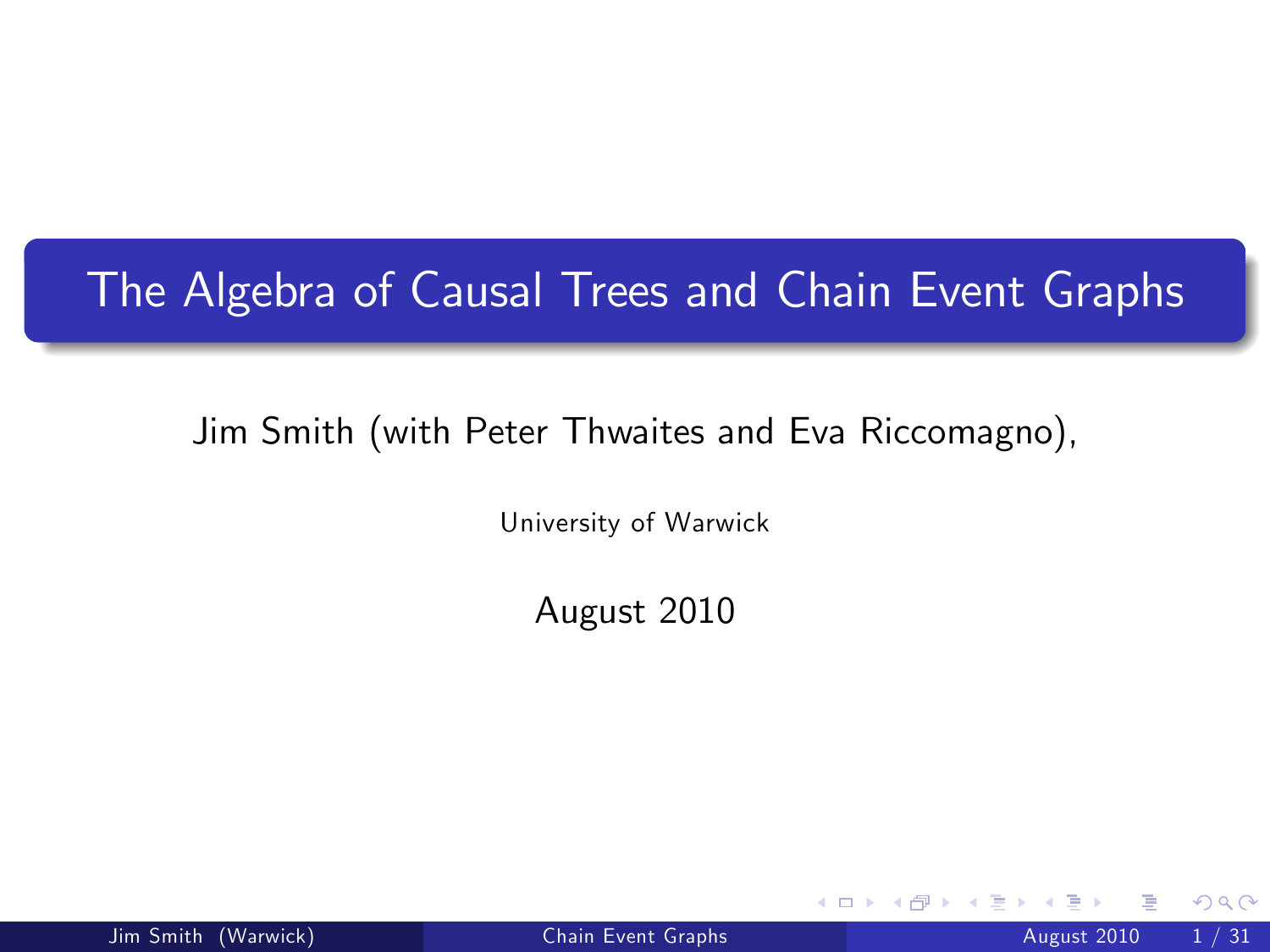- Algebraic geometry increasingly used to study the structure of discrete multivariate statistical models.
- Discrete graphical models e.g. Bayesian Networks especially useful.
- For many families of graphical model, each atomic probability in the joint pmf is a polynomial in certain "primitive" conditional probabilities.
- Inferring primitive probabilities from seeing the values of the marginal mass function of a measurable function then corresponds to the inverse map of a corresponding set of polynomials taking this value.
- Well known examples include the relationship between decomposable graphical models to toric ideals (see e.g. Garcia et al, 2005) and binary phylogenetic tree models and their semi algebraic characterisations, in terms of Mobius inversions and hyperdeterminants (see e.g. Zwiernik and Smith,2010).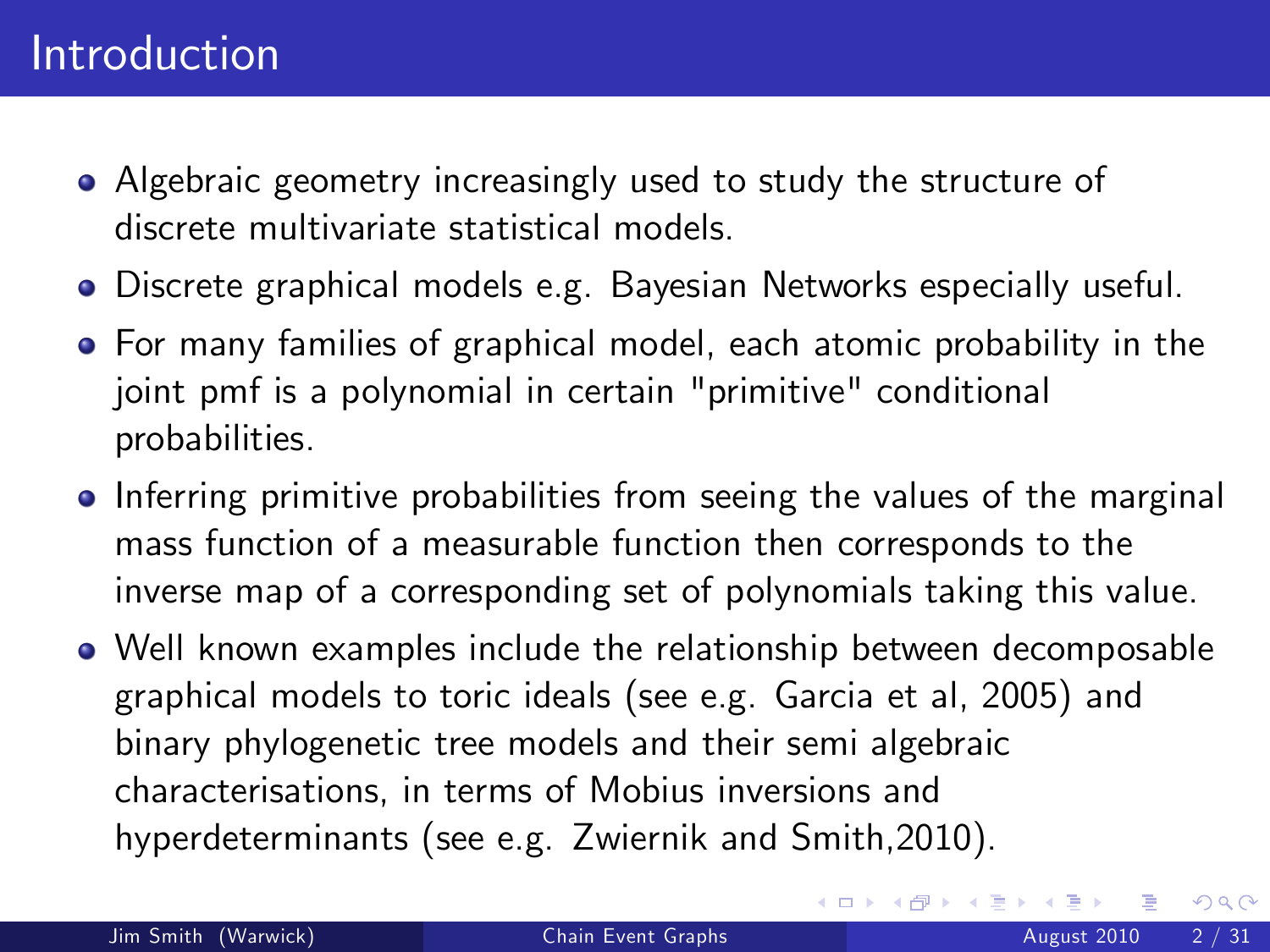# A Typical example of a Binary Tree Model (Settimi and Smith,1998)

$$
\begin{array}{cccc}\nX_1 & X_2 & X_3 & X_i = -1, 1, i = 1, 2, 3 \\
\uparrow & \uparrow & \nearrow & H = -1, 1\n\end{array}
$$

- Form an algebraic point of view model on margin  $(X_1, X_2, X_3)$ saturated.(dim 7)
- However e.g. when  $\mu_1 = \mu_2 = \mu_3$  then

$$
(1 - \mu_H^2) \mu_{123}^2 - 4\mu_H^2 \mu_{12} \mu_{23} \mu_{13} = 0
$$

- Probabilities real and in  $[0,1] \Rightarrow$ e.g  $\mu_{12}\mu_{23}\mu_{13} > 0$  and  $|\mu_{123}| \leq \frac{4}{3\sqrt{3}}$ .
- Also observed means  $\mu_1, \mu_2, \mu_3$  induce further inequalily constraints.

 $QQ$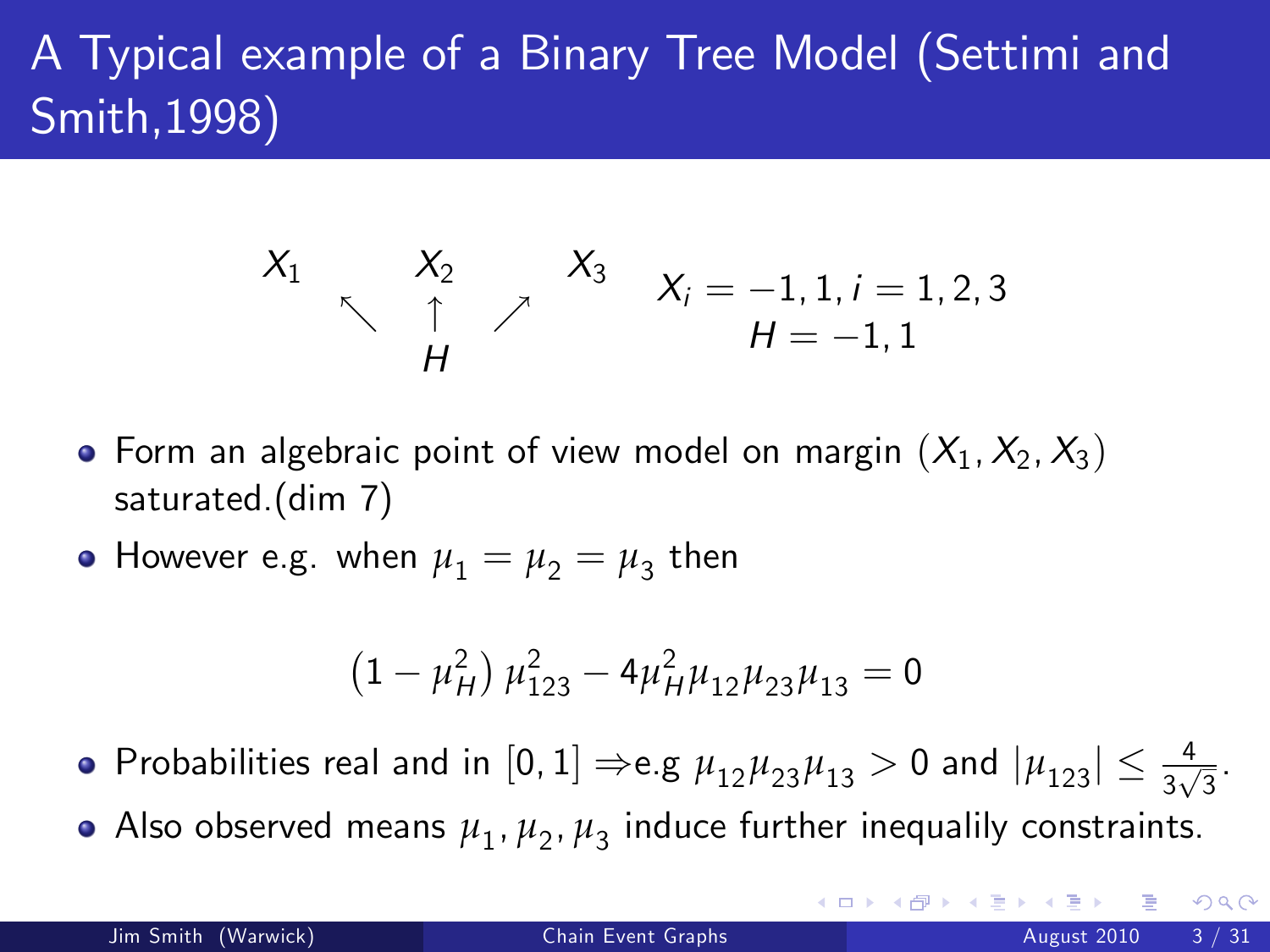## More General Trees (Settimi and Smith,2000)

$$
\begin{array}{cccc}\nX_1 & X_2 & X_3 & X_i = -1, 1, i = 1, 2, 3, 4 \\
\uparrow & \uparrow & \nearrow & \nearrow & H = -1, 1\n\end{array}
$$

- This must now satisfy equations reducing dimension of  $(X_1, X_2, X_3, X_4)$ .
- We lose 6 dimensions and demand moments satisfy 5 quadratic equations e.g.

$$
\mu_{12}\mu_{34}-\mu_{14}\mu_{23}=0
$$

and a quartic.

- Many other inequality constraints exist.
- Now marginals on binary phylogenetic trees fully characterized Allman and Rhodes(2010), Zwiernik and Smith(2010,2010a)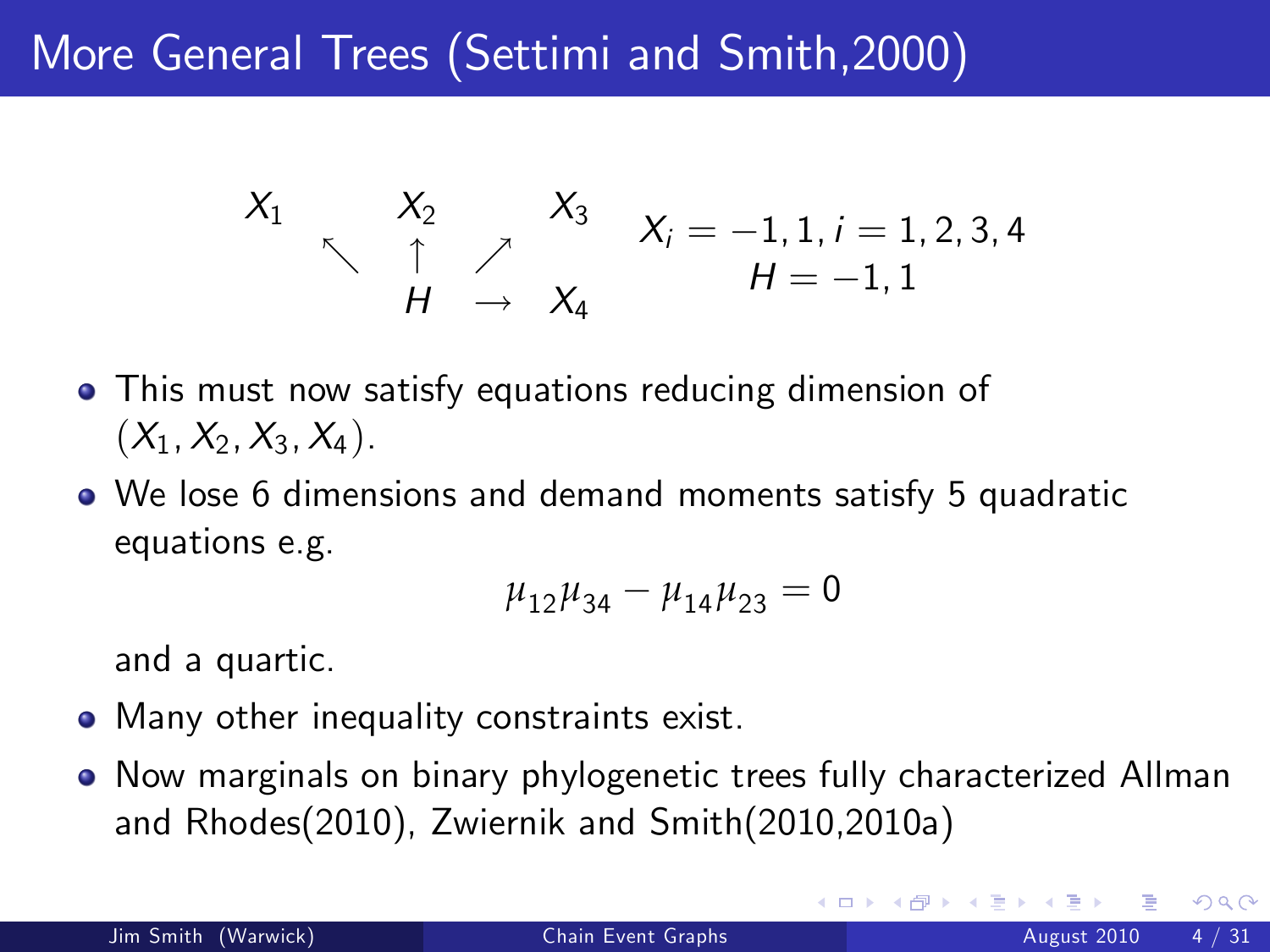Today I will focus on a different class of graphical model based on event trees. They are a much richer class of models than the BN and so support much more varied polynomial forms in their algebraic formulations.

- Definition of an event tree and a chain event graph (CEG).
- **•** Their corresponding polynomial representation.
- Inferential questions asked of the CEG.
- Causal questions associated with the CEG.
- **•** Future challenges.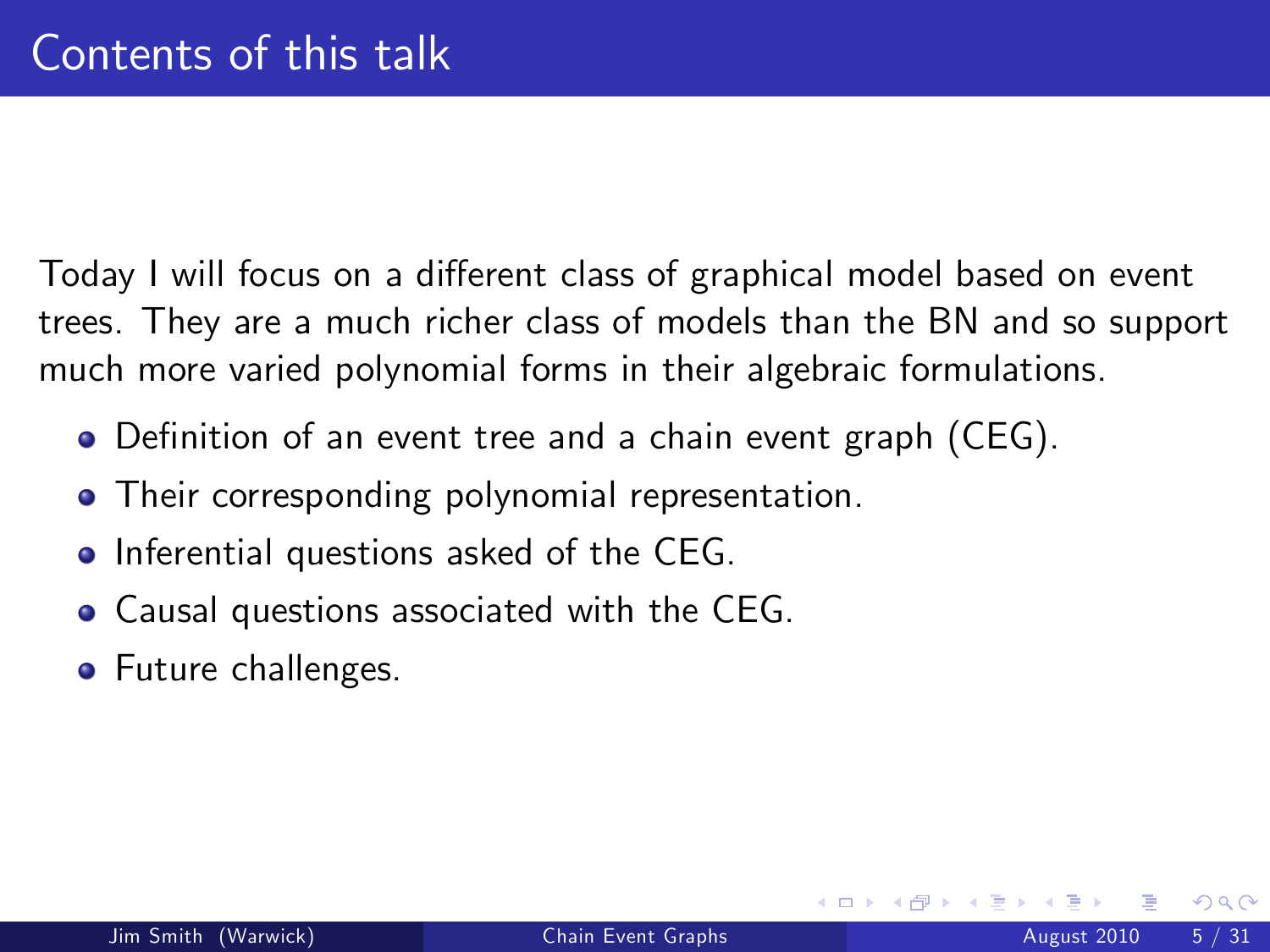- The most natural expression of a model describing how things happen.
- Does not need a preferred set of measurement variables a priori.
- Explicitly represents the event space of a model, e.g. levels of variables.
- Asymmetries of the model space explicitly represented.
- **•** Framework for probabilistic embellishment and algebraic descriptions.
- Causal hypotheses much more richly expressed than in their BN analogues.

4 0 8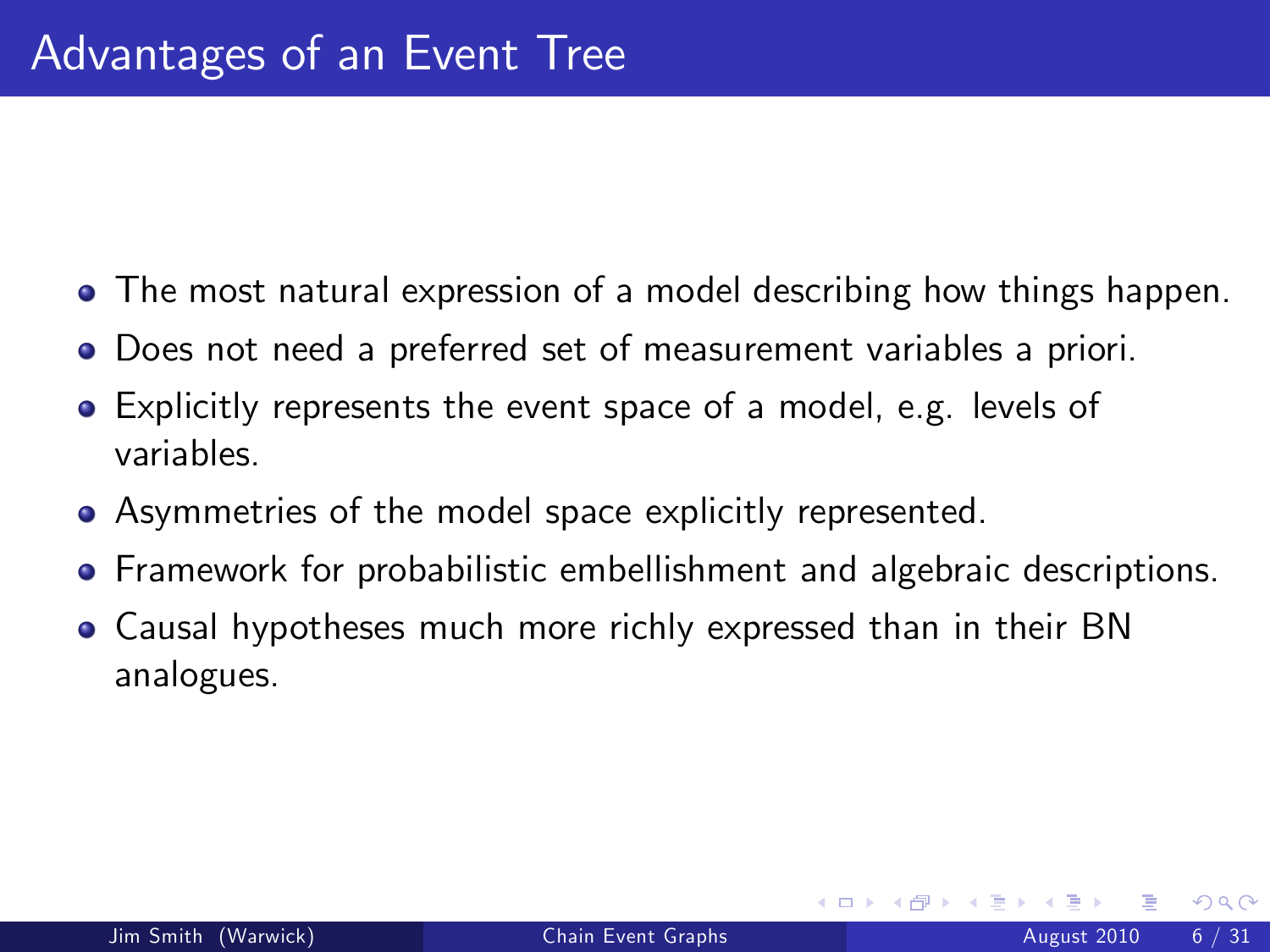#### Example of an Event Tree



4 0 8

 $299$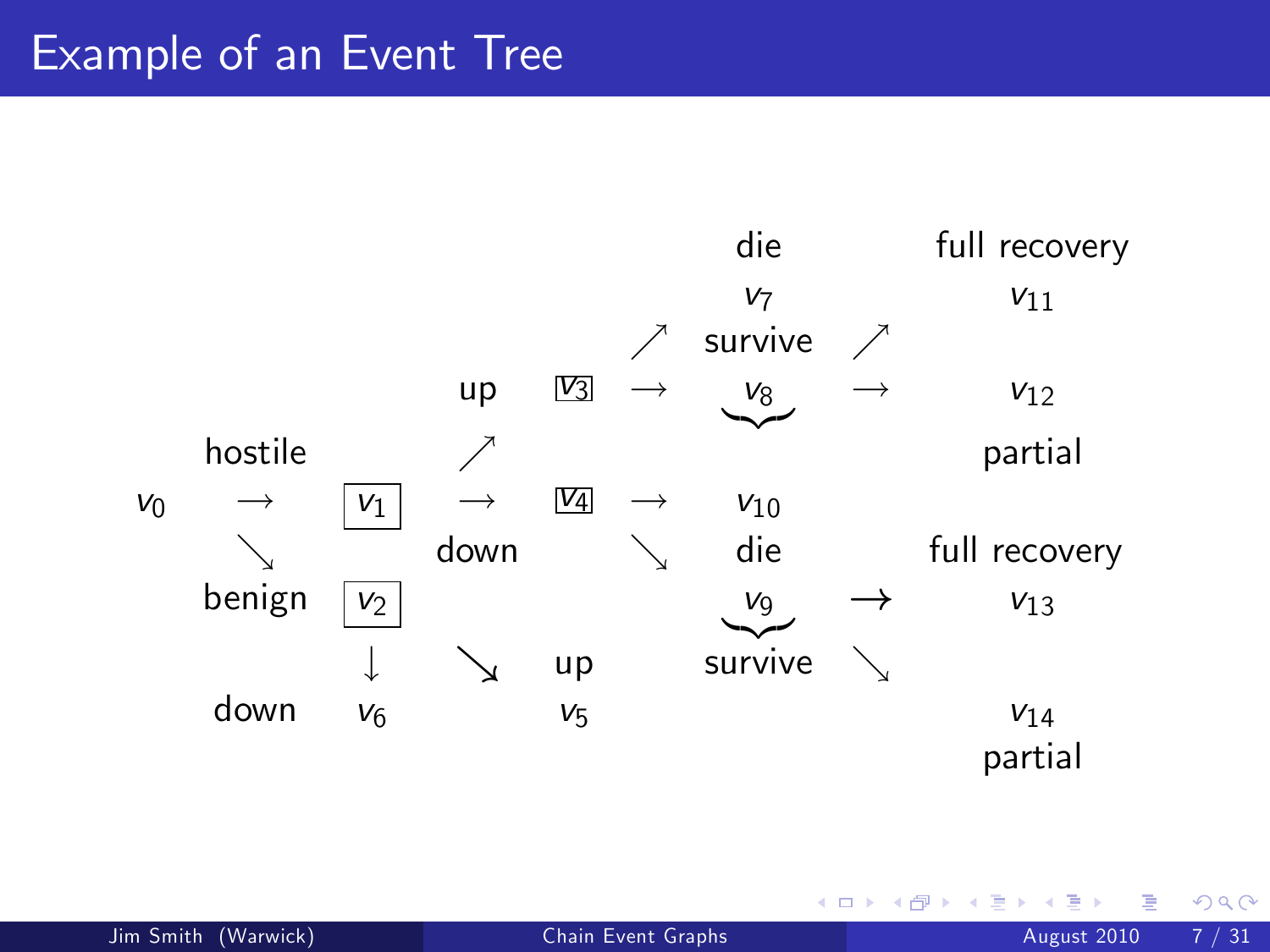- **•** Typically topologically much simpler than event trees but still describe how things happen.
- Their paths represent fully the structure of the sample space.
- Expresses rich variety of dependence structures to be graphically queried.
- Embellishes to a probability model and its associated algebraic rep.
- Like BNs provides a framework for fast propagation and conjugate learning.
- Almost as expressive of causal hypotheses as the event tree.

4 0 8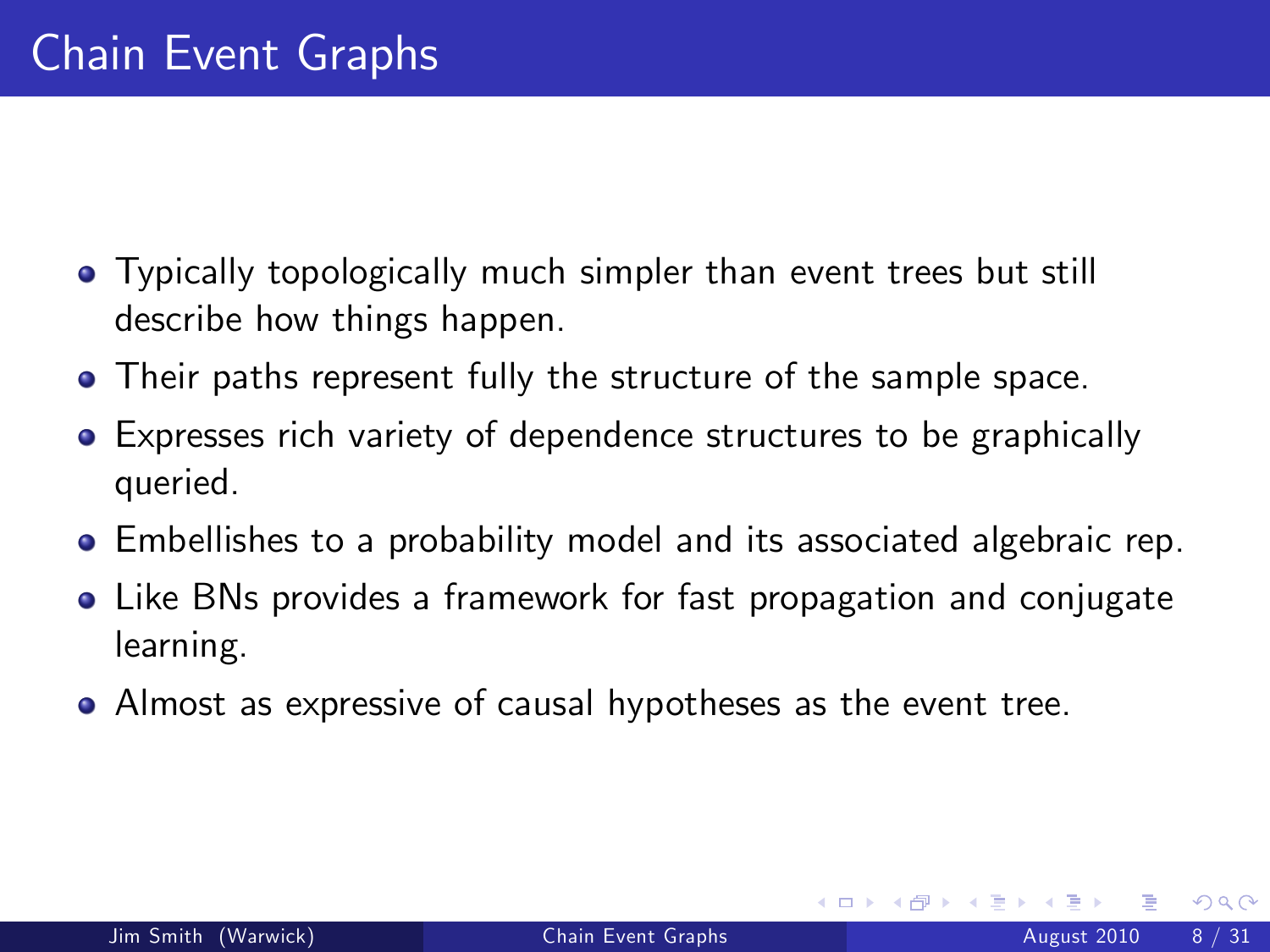Event tree  $\rightarrow$  Staged tree  $\rightarrow$  CEG [by positions and stages]

- **•** Start with an event tree
- Convert it into a staged tree
- Then transform into a chain event graph by pooling positions and stages together.

4 0 8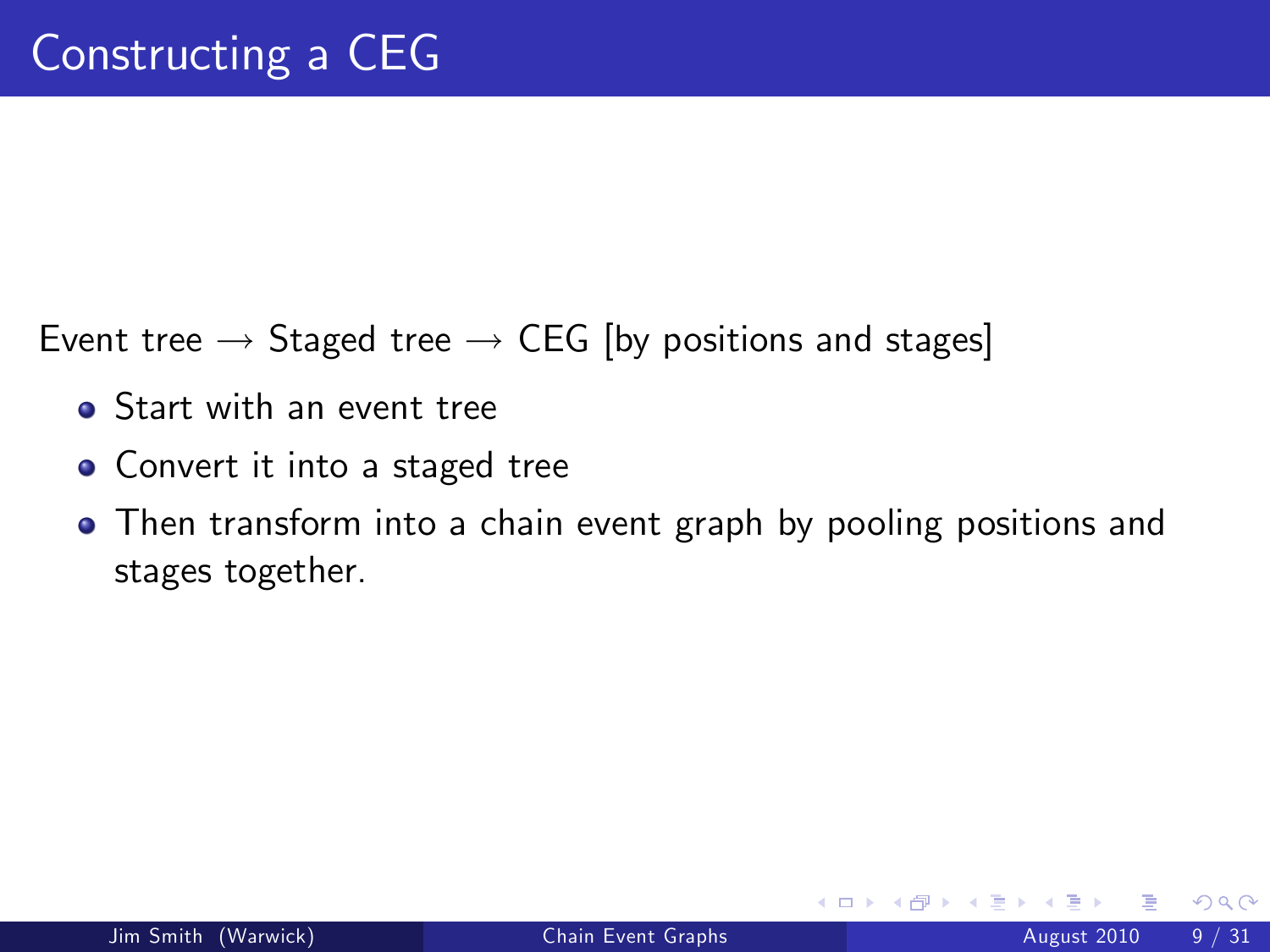#### Example of an Event Tree



4 0 8

Þ

 $299$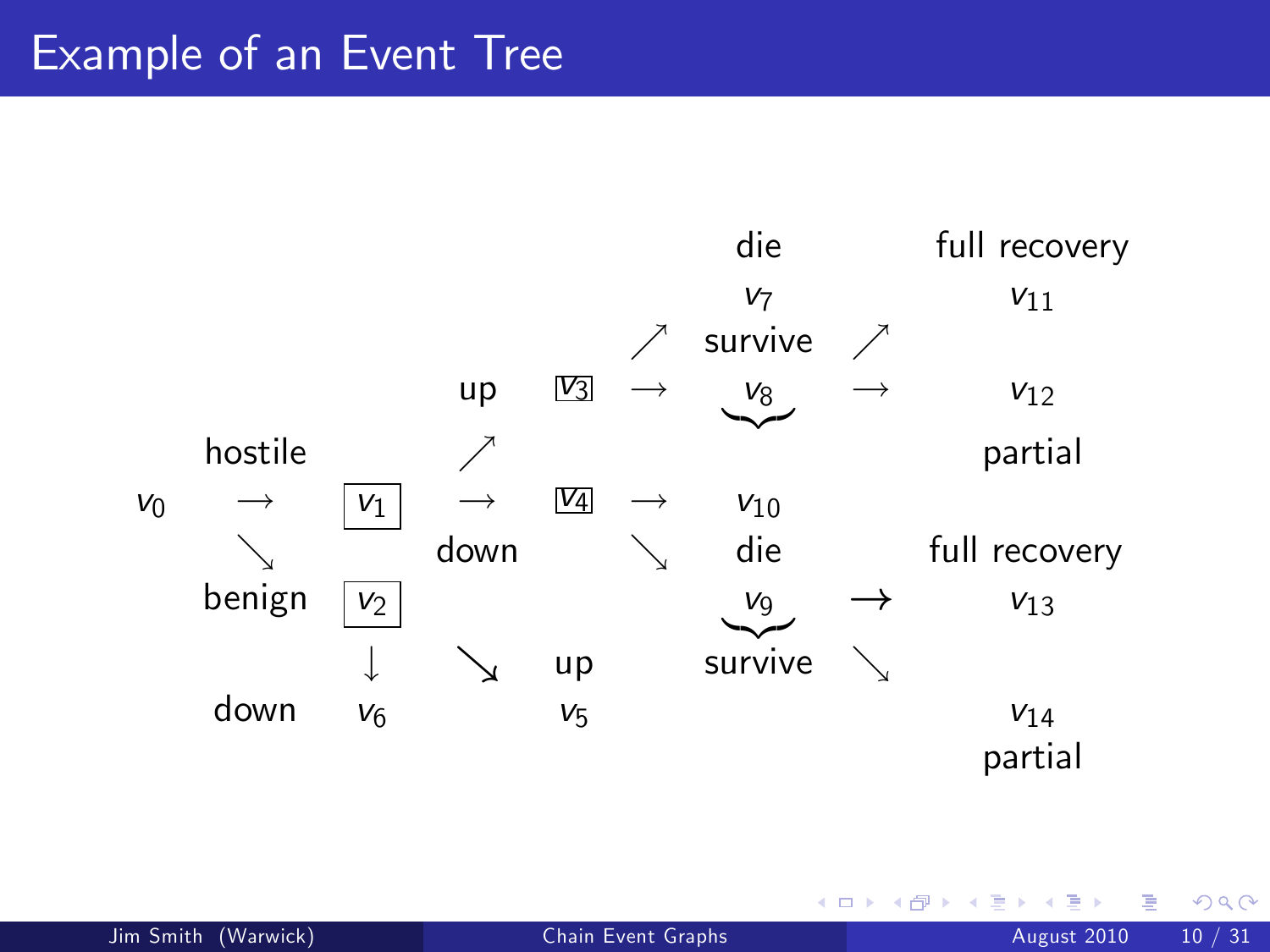## Example of a CEG

**•** Elicit *stages*: i.e. partition of situations with the same associated distribution

$$
u_0 = \{v_0\}, u_1 = \{v_1, v_2\}, u_2 = \{v_3, v_4\},
$$
  

$$
u_3 = \{v_8, v_9\}, u_\infty = \{\text{leaves}\}
$$

• Deduce *positions*: i.e. partition of situations with subsequent isomorphic trees

$$
w_0 = \{v_0\}, w_1 = \{v_1\}, w_2 = \{v_2\}, w_3 = \{v_3, v_4\},
$$
  

$$
w_4 = \{v_8, v_9\}, w_\infty = \{leaves\}
$$

- Each position has an associated *floret*: that position and its emanating edges.
- Edges in florets of positions in the same stage are colored to convey isomorphism. 4 0 8  $\Omega$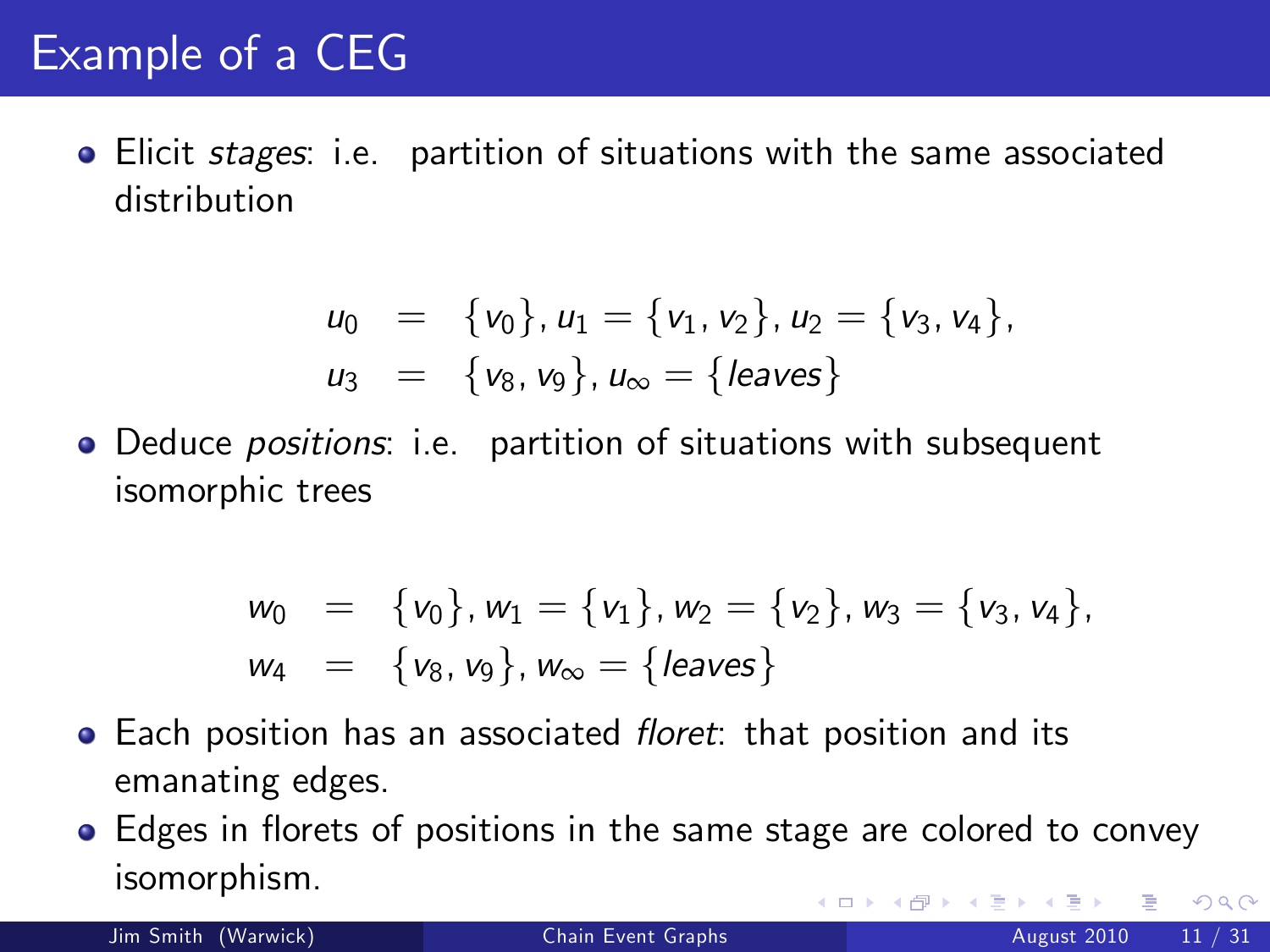Draw CEG with vertices as positions colour stages.



4 0 8

<span id="page-11-0"></span> $QQ$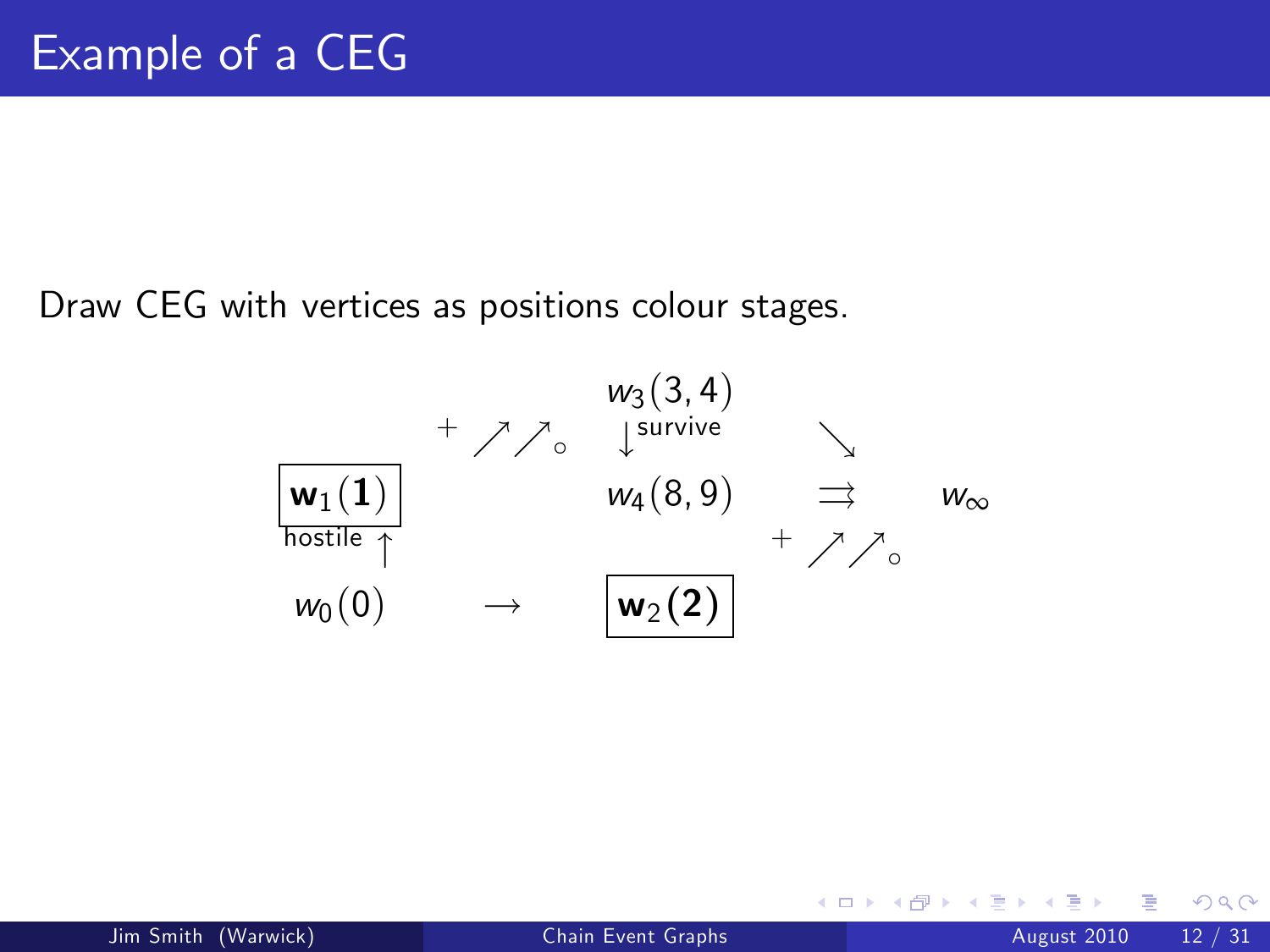# Properties of CEG's - Smith and Anderson(2008)

#### Theorem

If the random variables  $X_1, X_2, \ldots, X_n$  with known sample spaces are fully expressed as a BN,  $G$ , or as a context specific BN  $G$ , and you know its CEG, C, then the random variables  $X_1, X_2, \ldots, X_n$  and all their conditional independence structure together with their sample spaces can be retrieved from C.

#### Theorem

Downstream  $II$  Upstream $|w-Cut$ 

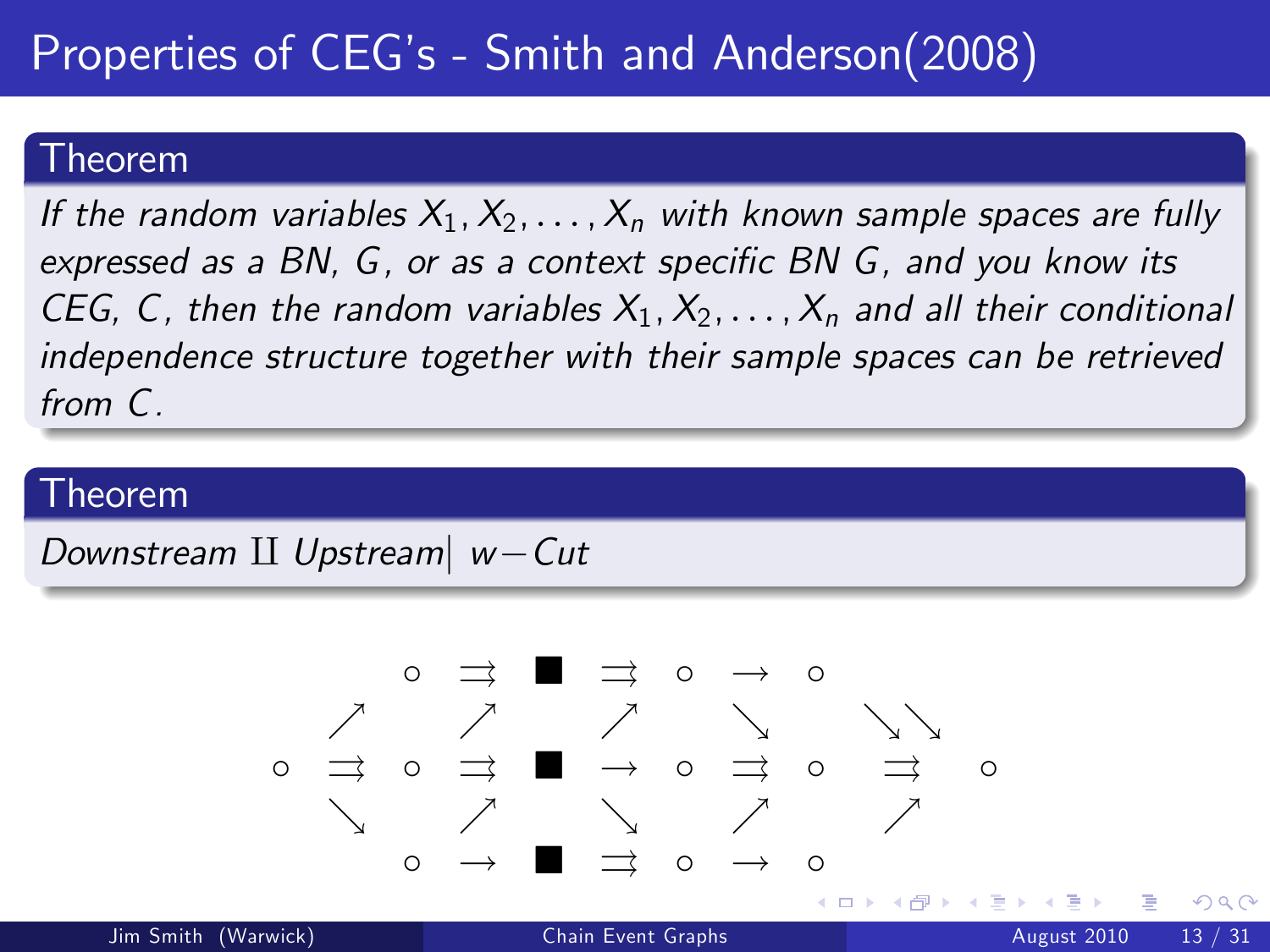- Embellish a CEG with probabilities just as in a tree.
- Note that the positions in the same stage have the same associated edge probabilities.
- Probabilities of atoms calculated by producting up edge probabilities on each root to leaf path.

$$
\begin{array}{ccc}\n & \begin{array}{ccc}\n & \mathbf{w}_3(3,4) \\
 & \sqrt[3]{\pi_{12}} & \sqrt[3]{\pi_{22}} & \pi_{21} \\
 & \mathbf{w}_4(8,9) & \pi_{32} \implies & \mathbf{w}_\infty \\
\hline\n\pi_{01} & & \mathbf{w}_0(0)\n\end{array} \\
 & & \begin{array}{ccc}\n & \mathbf{w}_3(3,4) & \pi_{21} \\
 & \sqrt[3]{\pi_{22}} & \pi_{21} \\
 & \mathbf{w}_4(8,9) & \pi_{32} \implies & \mathbf{w}_\infty\n\end{array}\n\end{array}
$$

4 0 8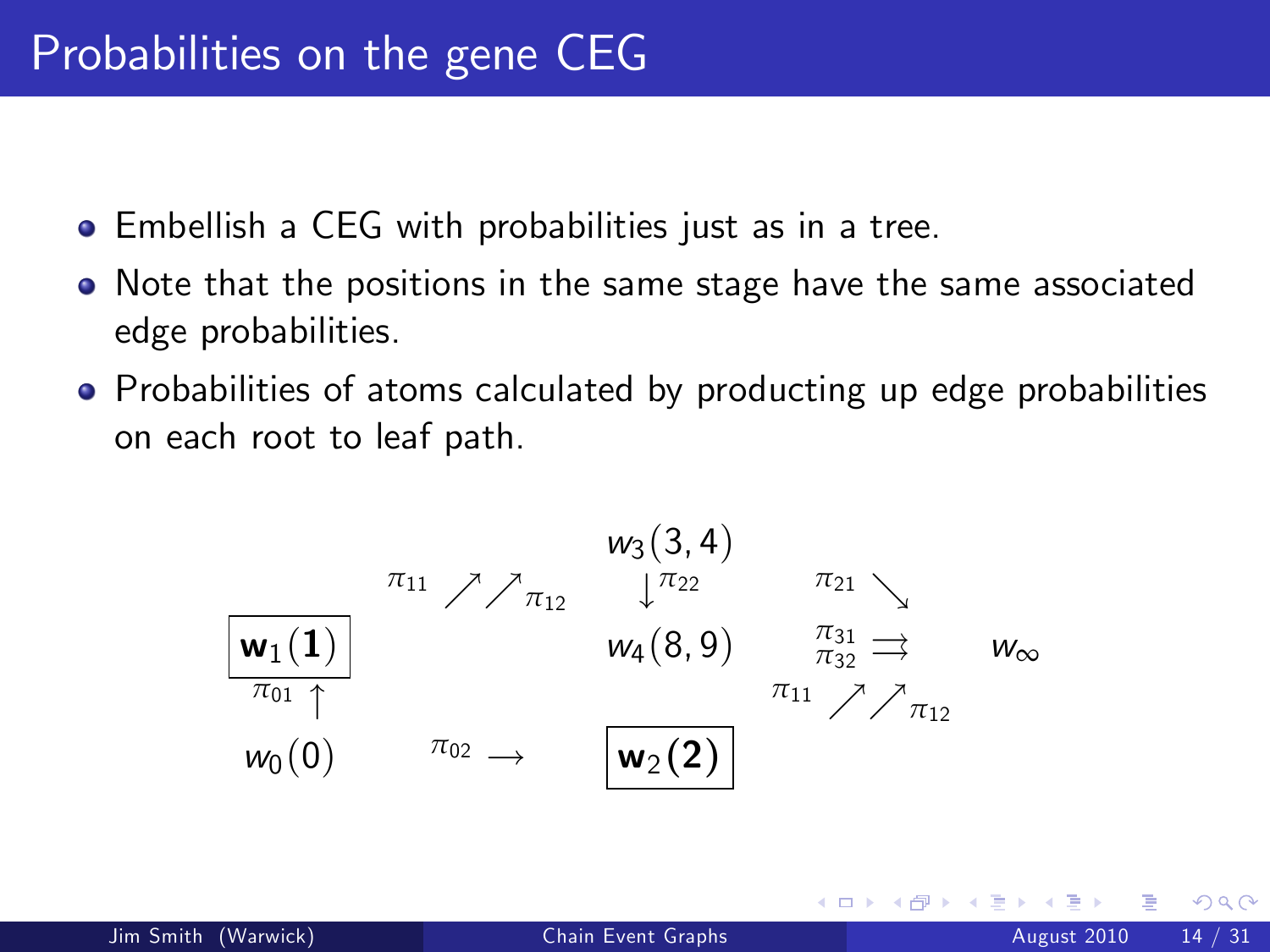### Probabilities and Algebra of CEG's

- $\bullet$  Each stage  $\mu$  has an associated simplex of probabilities  $\{\pi_{i,u}: 1 \leq i \leq l_u\}$  associated with its emanating edges in the CEG.
- In our example  $I_u = 2$  and the root to sink probabilities are given by

$$
\begin{matrix}\np(v_5) = \pi_{02}\pi_{21} & p(v_6) = \pi_{02}\pi_{11} \\
p(v_7) = \pi_{01}\pi_{11}\pi_{21} & p(v_{10}) = \pi_{01}\pi_{12}\pi_{21} \\
p(v_{11}) = \pi_{01}\pi_{11}\pi_{22}\pi_{31} & p(v_{12}) = \pi_{01}\pi_{11}\pi_{22}\pi_{32} \\
p(v_{13}) = \pi_{01}\pi_{12}\pi_{22}\pi_{32} & p(v_{14}) = \pi_{01}\pi_{12}\pi_{22}\pi_{31}\n\end{matrix}
$$

- The probability of learning the margin of a random variable on this space is to learn about some sums of these monomials. Note that the  $8$ -vector of atomic probabilities is constrained to lie in a 4 (rather than 7) dimensional space.
- Unlike the BN of the generating monomials need not be multilinear or homogeneous - in above they range from degree 2 to 4.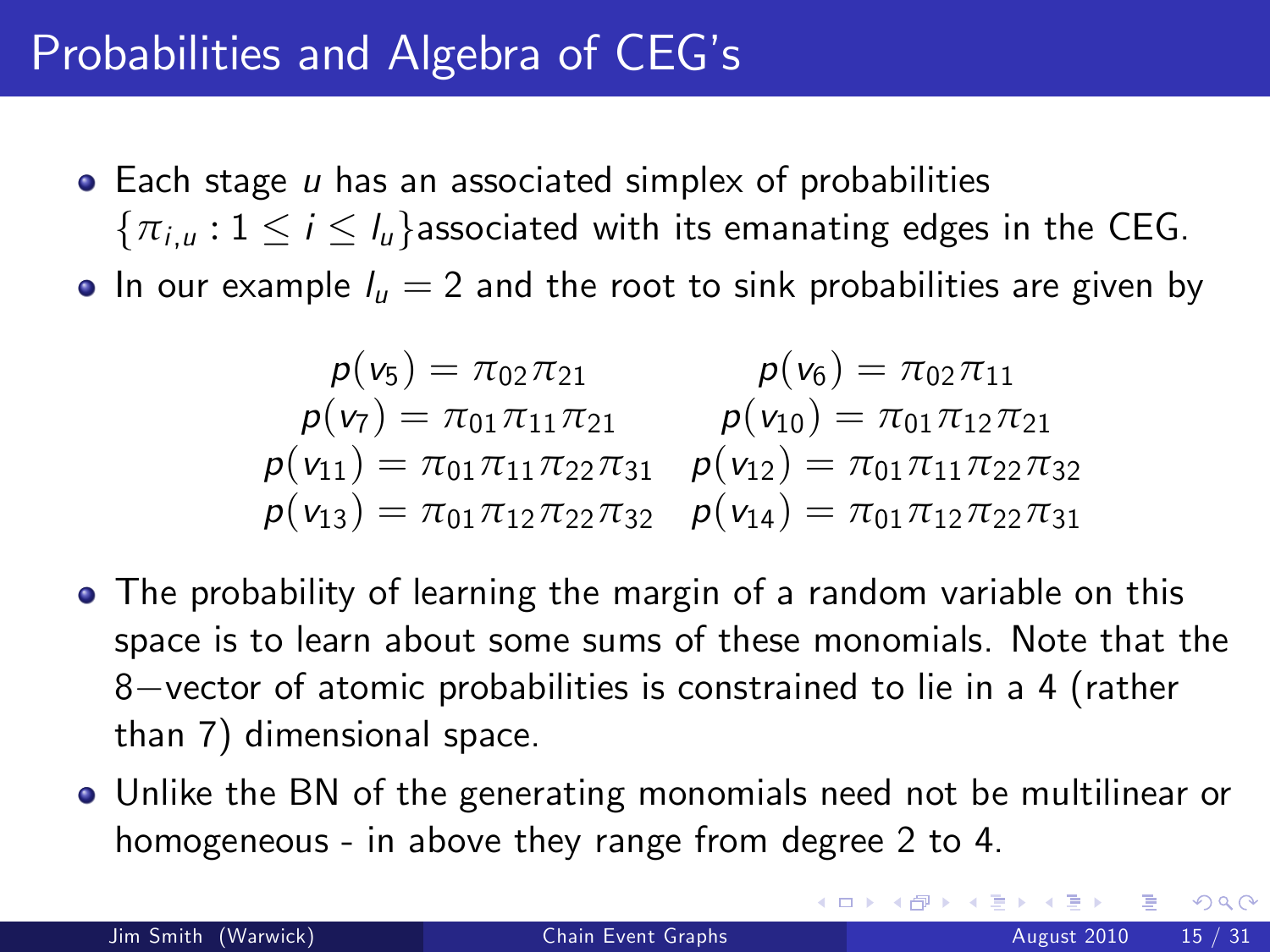## Manifest polynomials, identifiability and independence

Conditional independences appear as usual in terms of factorization. Thus

$$
\pi_{21}^{-1}(p(v_5), p(v_{10}), p(v_{14}), p(v_{13}))
$$
\n
$$
= \pi_{11}^{-1}(p(v_6), p(v_7), p(v_{11}), p(v_{12}))
$$
\n
$$
= (\pi_{02}, \pi_{01}\pi_{21}, \pi_{01}\pi_{22}\pi_{31}, \pi_{01}\pi_{22}\pi_{32})
$$

so that under the appropriate identification of events (as can be read from the CEG)

 $X(\pm)$  [ rest

• Now suppose we learn the distribution of a variable determining whether or not the organism survives unharmed. This probability is simply the value of a polynomial:  $\pi_{02} + \pi_{01}\pi_{22}\pi_{31}$ . The flats of this polynomial within the model space above, define the conditioned model space.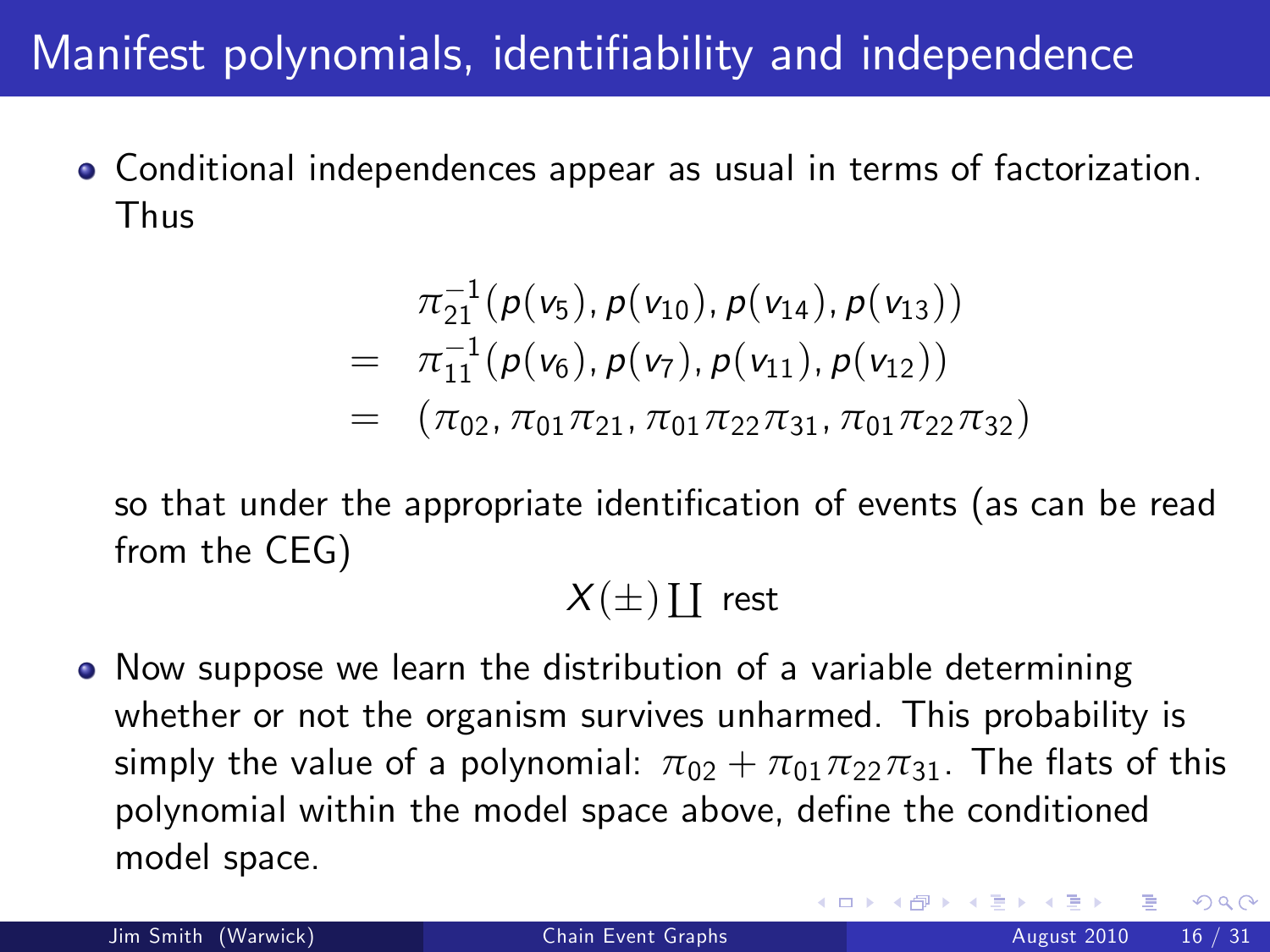- **•** Recall that for causal BNs
	- Variables not downstream of  $X$ , a manipulated node, are unaffected by the manipulation.
	- $\bullet$  X is set to the manipulated value  $\hat{x}$  with probability 1.
	- Effect on downstream variables is identical to ordinary conditioning.
- But many manipulations don't follow these rules, e.g. "Whenever a unit is in set A of positions, take it to another position  $B$ ".
- Recently the algebraic formulation of causal models has been studied.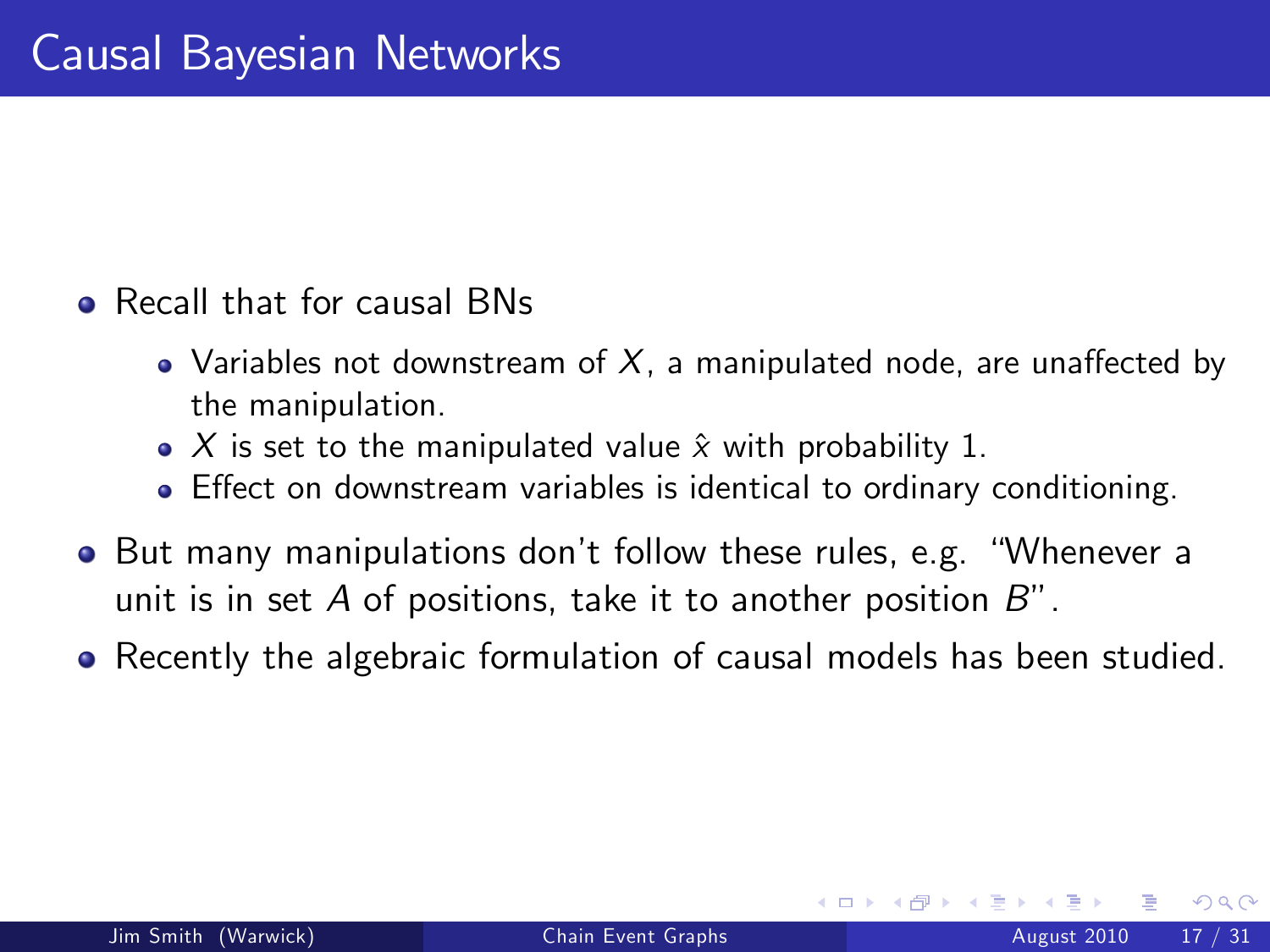- This can be implemented on a CEG by making paths through a position  $w$  pass along a designated edge to a designated position  $w^\prime,$ retaining all other floret distributions elsewhere.
- **•** Similarly to Bayesian Networks:
	- Probabilities of edges not after w are unchanged.
	- An edge from  $w$  to  $w'$  forces  $w'$  after  $w$ .
	- Downstream probabilities after  $w'$  are unchanged.
- Generalizations of Pearlís Backdoor Theorem can be proven Thwaites et al(2010).
	- Uses topology of the CEG to determine when the Bayes estimate of the effect of a manipulation is consistent, given partially observed data from the corresponding unmanipulated CEG.

4 D F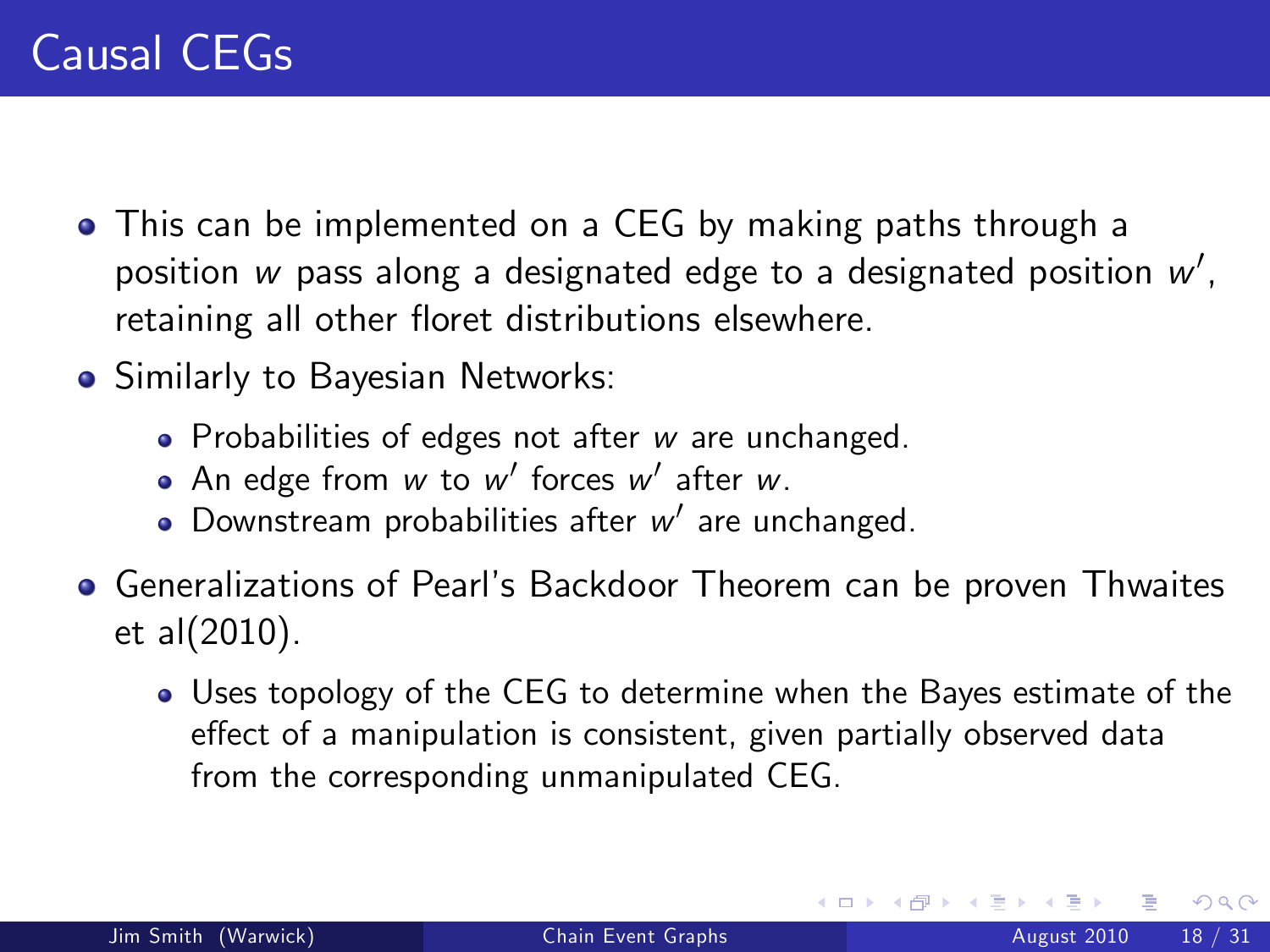## An example of a causal CEG

Control: we plan to ensure gene is up regulated if in a hostile environment.

$$
\begin{array}{ccccc}\n & \text{up} & w_3(3,4) & & \\
 & \text{hostile} & 1 & \nearrow & \downarrow \pi_{22} & \pi_{21} & \\
 & w_1(1) & & w_4(8,9) & \pi_{32} \implies & w_{\infty} \\
\pi_{01} & & & & \pi_{11} & \nearrow \nearrow \pi_{12} & \\
w_0(0) & \pi_{02} & \rightarrow & w_2(2)\n\end{array}
$$

Now probability in the controlled system of being up regulated and dying is

$$
\pmb{p}^*(\pmb{v}_7) = \pi_{01}\pi_{21}
$$

In the uncontrolled system it is

$$
\pmb{p(\textbf{v}_7)} = \pi_{01} \pi_{11} \pi_{21}
$$

Often probabilities in a controlled system have a degree lower than in the unmanipulated system.  $\Omega$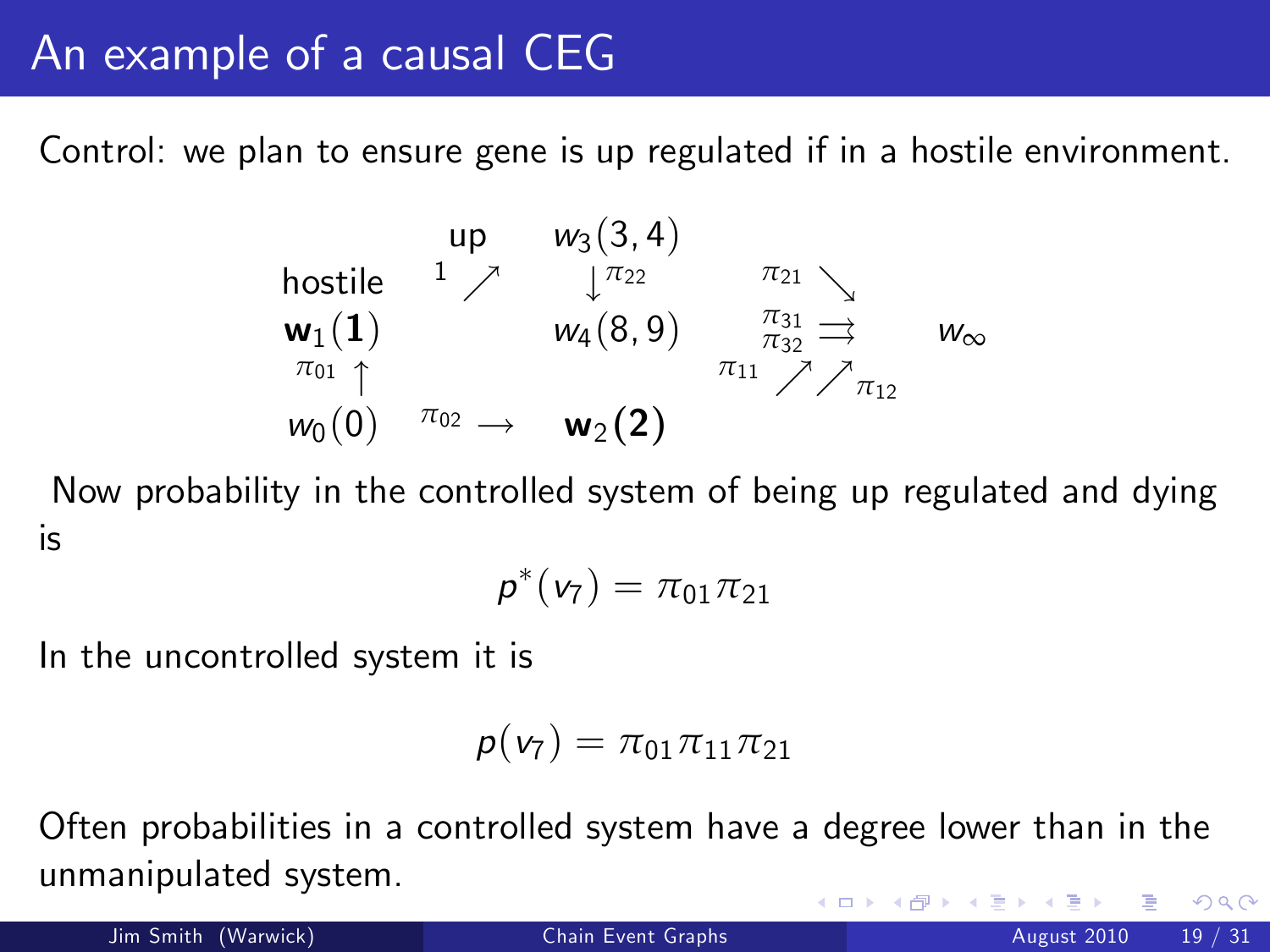### An example of a causal CEG

Here we plan to ensure gene is up regulated if in a hostile environment the root to sink probabilities are given by

$$
p^*(v_5) = \pi_{02}\pi_{21} \qquad p^*(v_6) = \pi_{02}\pi_{11} p^*(v_7) = \pi_{01}\pi_{21} \qquad p^*(v_{10}) = 0 p^*(v_{11}) = \pi_{01}\pi_{22}\pi_{31} \qquad p^*(v_{12}) = \pi_{01}\pi_{11}\pi_{22}\pi_{32} p^*(v_{13}) = 0 \qquad p^*(v_{14}) = 0
$$

• Now suppose we want to estimate the probability of surviving unharmed if we force the gene to be up regulated if it is in a hostile environment. Then the probability that this occurs is

<span id="page-19-0"></span>
$$
p^*(v_5) + p^*(v_6) + p^*(v_{11}) = \pi_{02} + \pi_{01}\pi_{22}\pi_{31}
$$

• Note that this is the probability it would have survived if we did not control the environment. So we can identify this probability by observing the idle system.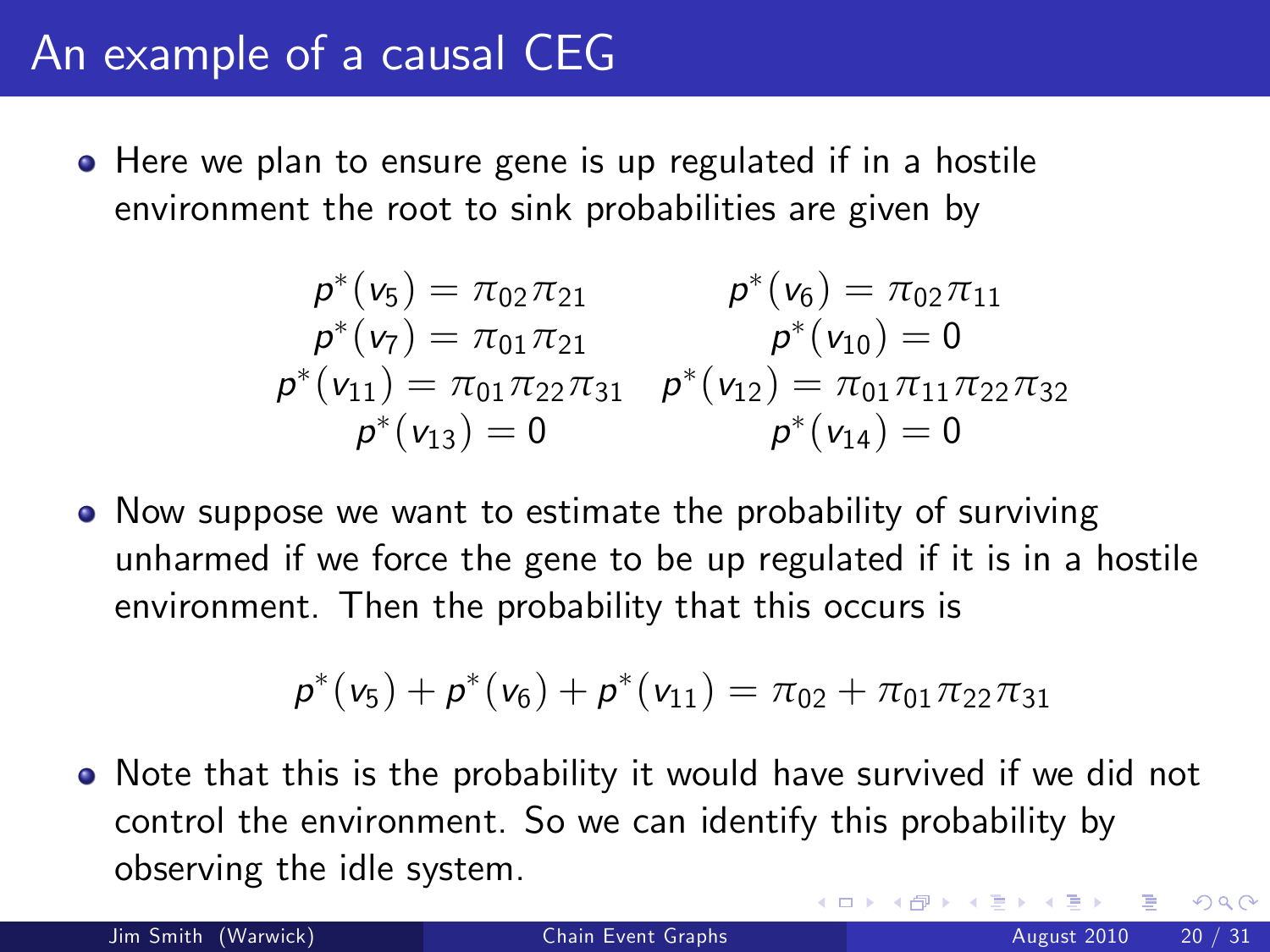## Concluding Remarks

- The geometry of moderate dimensional polynomials is relatively well understood but only now being exploited to understand discrete statistical graphical models.
- In large problems, identifiability functions of parameters like causal functions - as well as the inverse image of these observed functions when there is no identifiability, are giving valuable insight into reliability of estimation techniques and robustness of statistical inferences - especially in a Bayesian domain. We can see where the problems are!
- Two challenges in exploiting algebraic geometry for discrete statistical modeling are:
	- **1** Many results in algebraic geometry apply over polynomials over the complex field.
	- 2 Probabilities are positive and sum to one. The first issue demands a semi-algebraic rather than algebraic description.

#### THANK YOU FOR YOUR ATTEN[TI](#page-19-0)[O](#page-21-0)[N](#page-19-0)[!!](#page-20-0)

<span id="page-20-0"></span> $QQ$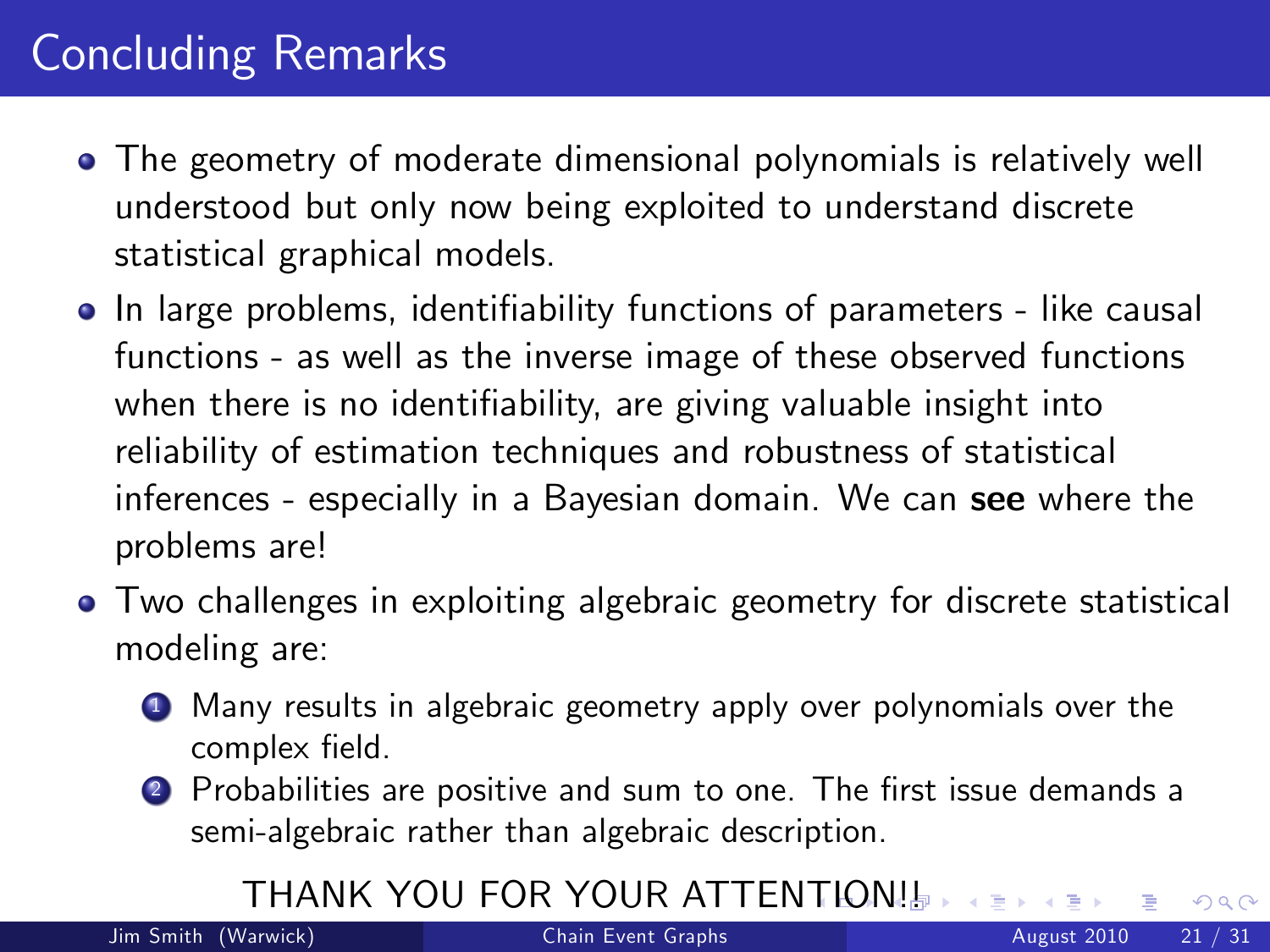Zwernik, P. and Smith, J.Q. (2010) "Tree-cumulants and the identifiability of Bayesian tree models" CRiSM Research Report (submitted) Zwiernik, P. and Smith, J.Q. (2010) "The Geometry of Conditional Independence Tree Models with Hidden Variables" CRiSM Research Report (submitted)

Thwaites, P., Riccomagno, E.M.and Smith, J.Q. (2010) "Causal Analysis with Chain Event Graphs" Artificial Intelligence, 174, 889-909

Thwaites, P., Smith, J.Q. and Cowell, R. (2008) "Propagation using Chain Event Graphs" Proceedings of the 24th Conference in UAI, Editors D. McAllester and P. Myllymaki, 546 -553

Smith, J.Q. and Anderson P.E. (2008) "Conditional independence and Chain Event Graphs" Artificial Intelligence, 172, 1, 42 - 68

K □ ▶ K □ ▶ K □ ▶ K

<span id="page-21-0"></span> $QQQ$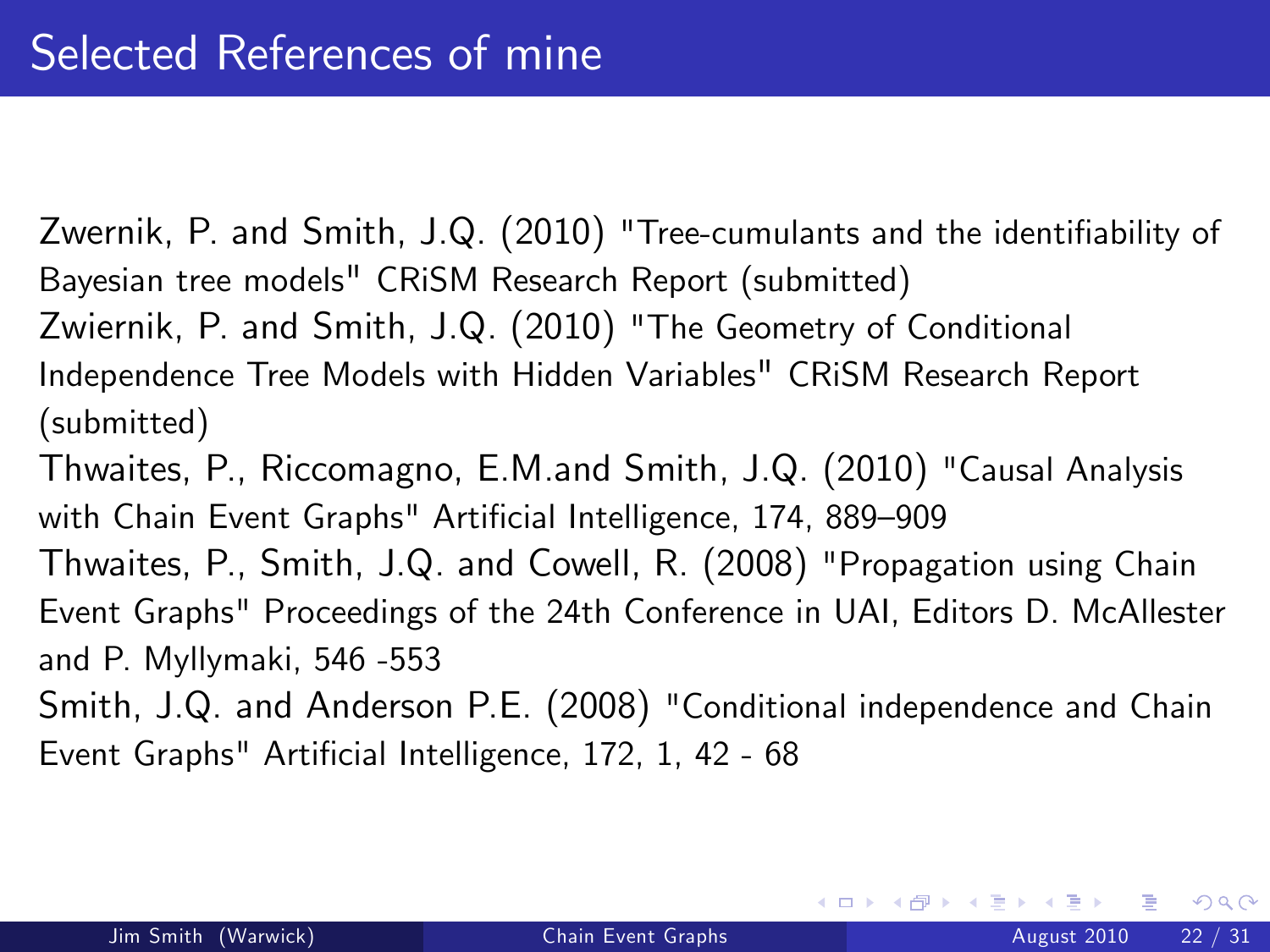Two nodes  $v$ ,  $v'$  are in the same stage  $u$  exactly when  $X(v)$ ,  $X(v')$ have the same distribution under a bijection  $\overline{\psi}_u(\mathsf{v},\mathsf{v}'),$  where

$$
\psi_u(v, v'): \mathbb{X}(v) = E(\mathcal{F}(v, \mathcal{T})) \longrightarrow \mathbb{X}(v') = E(\mathcal{F}(v', \mathcal{T}))
$$

- In other words, the two nodes have identical probability distributions on their edges.
- Two nodes  $v$ ,  $v^{\prime}$  are in the same position  $w$  exactly when there exists a bijection  $\phi_{_W}(\mathsf{v},\mathsf{v}')$  from  $\Lambda(\mathsf{v},\mathcal{T})$ , the set of paths in the tree from  $v$  to a leaf node, to  $\Lambda(v',\mathcal{T}),$ the set of paths from  $v'$  to a leaf node, such that all edges in all the paths are coloured, and that the sequence of colors in any path is the same as that in the path under the bijection.

 $200$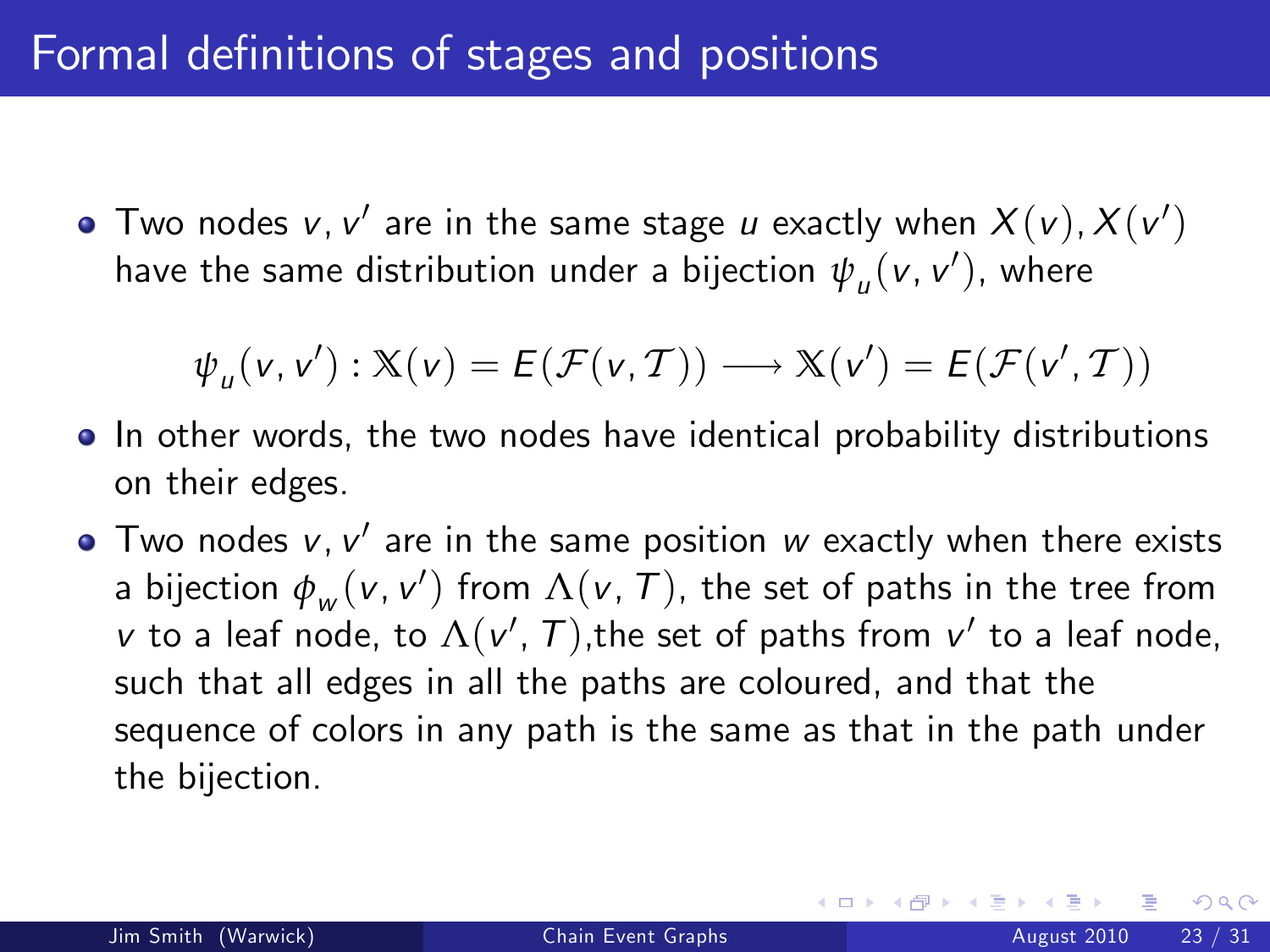- $\bullet$  A staged tree is a tree with stage set  $L(T)$  and edges coloured as follows:
	- When  $v \in u \in L(T)$ , but u contains only one node, all edges emanating from v are left uncoloured
	- $\bullet$  When u contains more than one node, all edges emanating from v are coloured, such that two edges  $e(\nu, \nu^*), e(\nu', \nu'^*)$  have the same colour if and only if  $\psi_u(e(v, v*)) = e(v', v'*)$

つひひ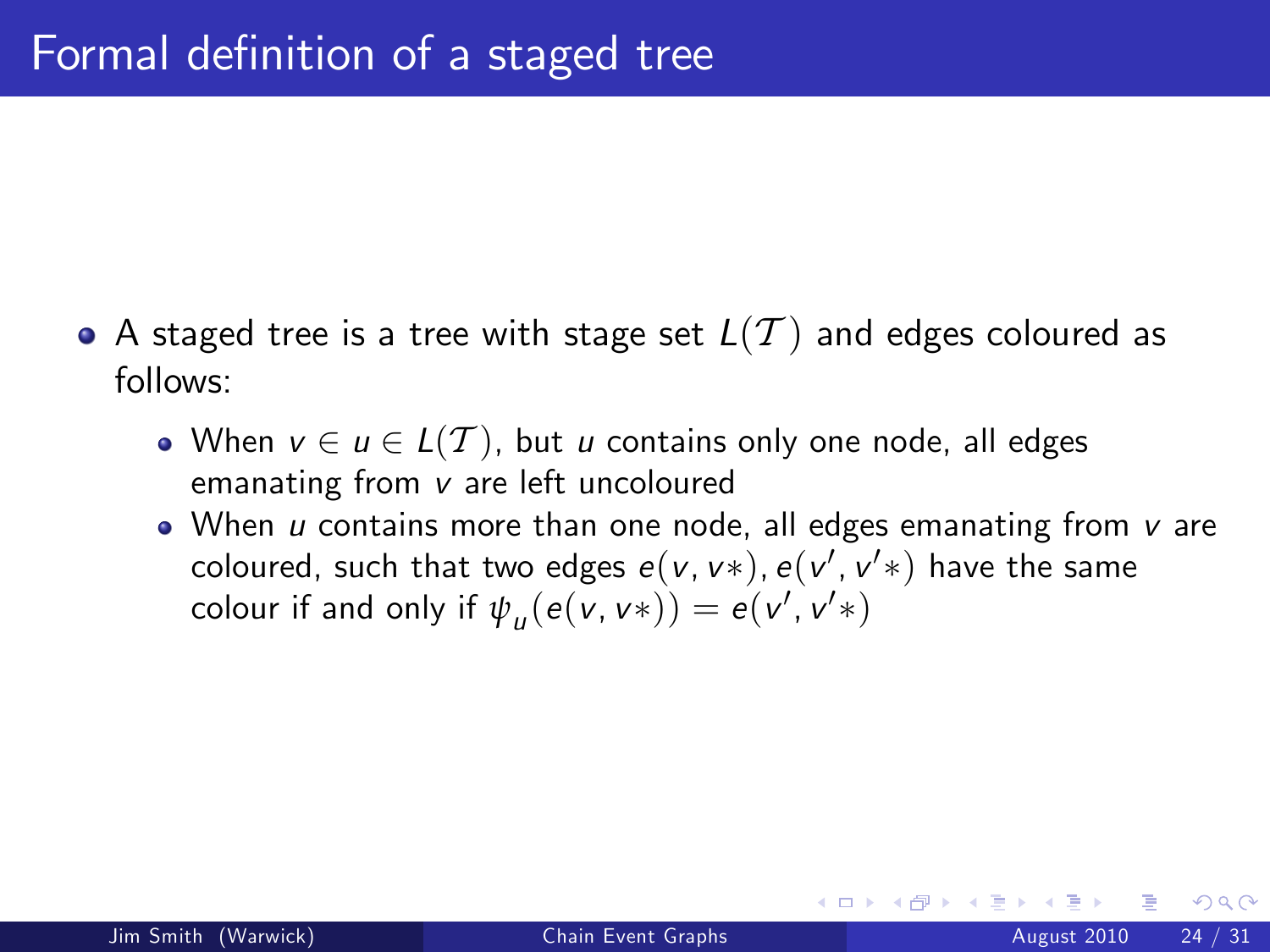## Formal Definition of a Probability Graph

- The probability graph of a staged tree is a directed graph, possibly with some coloured edges. Each node represents a set of nodes from the probability tree in the same position in the staged tree
- Its edges are constructed as follows:
	- For each position w, choose a representative node  $v(w)$ . For each edge from  $\mathsf{v}(\mathsf{w})$  to  $\mathsf{v}'(\mathsf{w}')$ , construct a single edge  $\mathsf{e}(\mathsf{w},\mathsf{w}')$ , where  $w' = w_{\infty}$  if  $v'$  is a leaf node in the tree; otherwise  $w'$  is the position of  $v'$ .
	- The colour of the edge is the colour of the edge between  $v$  and  $v^{\prime}.$
- So the number of edges in the probability tree is the same as in the staged tree.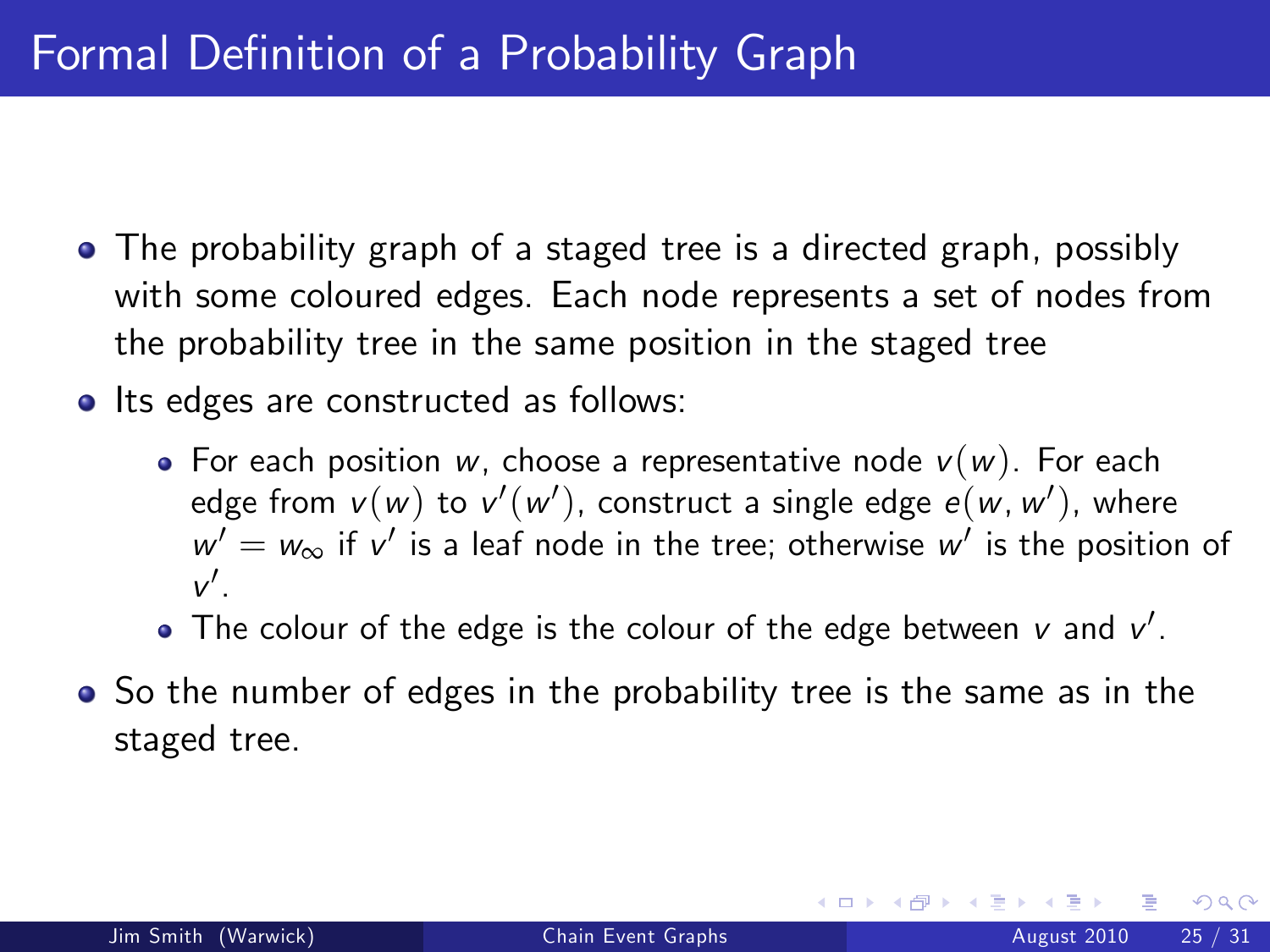- The chain event graph is the mixed graph with
	- the same nodes as the probability graph;
	- the same directed edges as the probability graph; and
	- undirected edges drawn between different positions that are at the same stage
- The colors of the edges are also inherited from the probability graph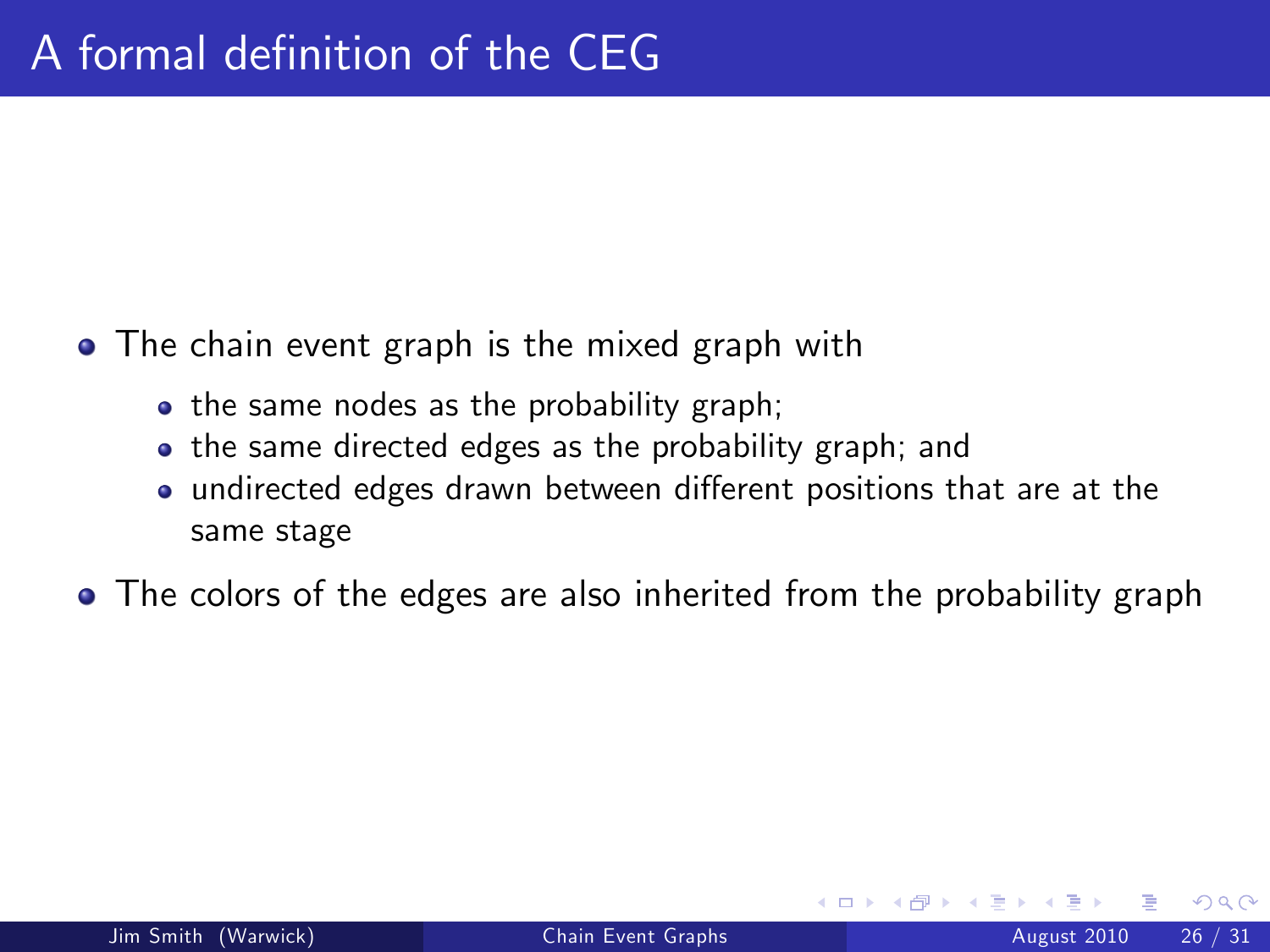#### Conjugate Bayesian Inference on CEGís

- **•** Because the likelihood separates, the class of regular CEG's admits simple conjugate learning.
- Explicitly the likelihood under complete random sampling is given by

$$
I(\pi) = \prod_{u \in U} I_u(\pi_u)
$$
  

$$
I_u(\pi_u) = \prod_{i \in u} \pi_{i,u}^{x(i,u)}
$$

where  $x(i, u)$  is the number of units entering stage u and proceeding along edge labelled  $(i, u)$ . and  $\sum_i \pi_{u,i} = 1$ 

**•** Independent Dirichlet priors  $D(\alpha(u))$  on the vectors  $\pi_u$  leads to  $\mathsf{independent}\ \mathsf{Dirichlet}\ D(\pmb{\alpha}^*(\pmb{\mu}))$  posteriors where

$$
\alpha^*(i, u) = \alpha(i, u) + x(i, u)
$$

つへへ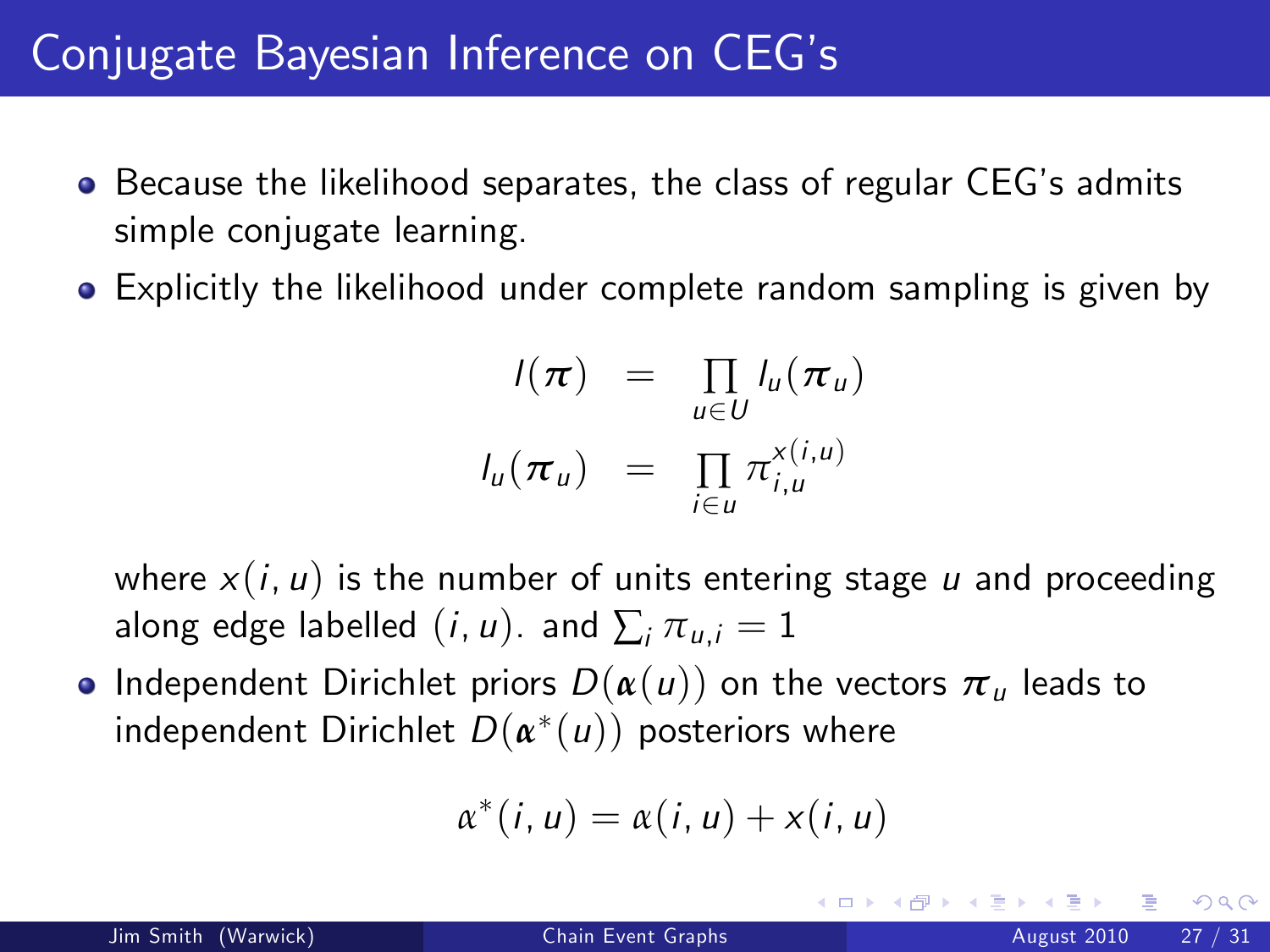- Prior stage floret independence is a generalisation of local and global independence in BNs. Just as in Geiger and Heckerman(1997), floret independence, together with appropriate Markov equivalence characterises this product Dirichlet prior (see Freeman and Smith, 2009)
- Just like for BNs, non ancestral sampling of a CEG data destroys conjugacy, but inference is no more difficult than for a BN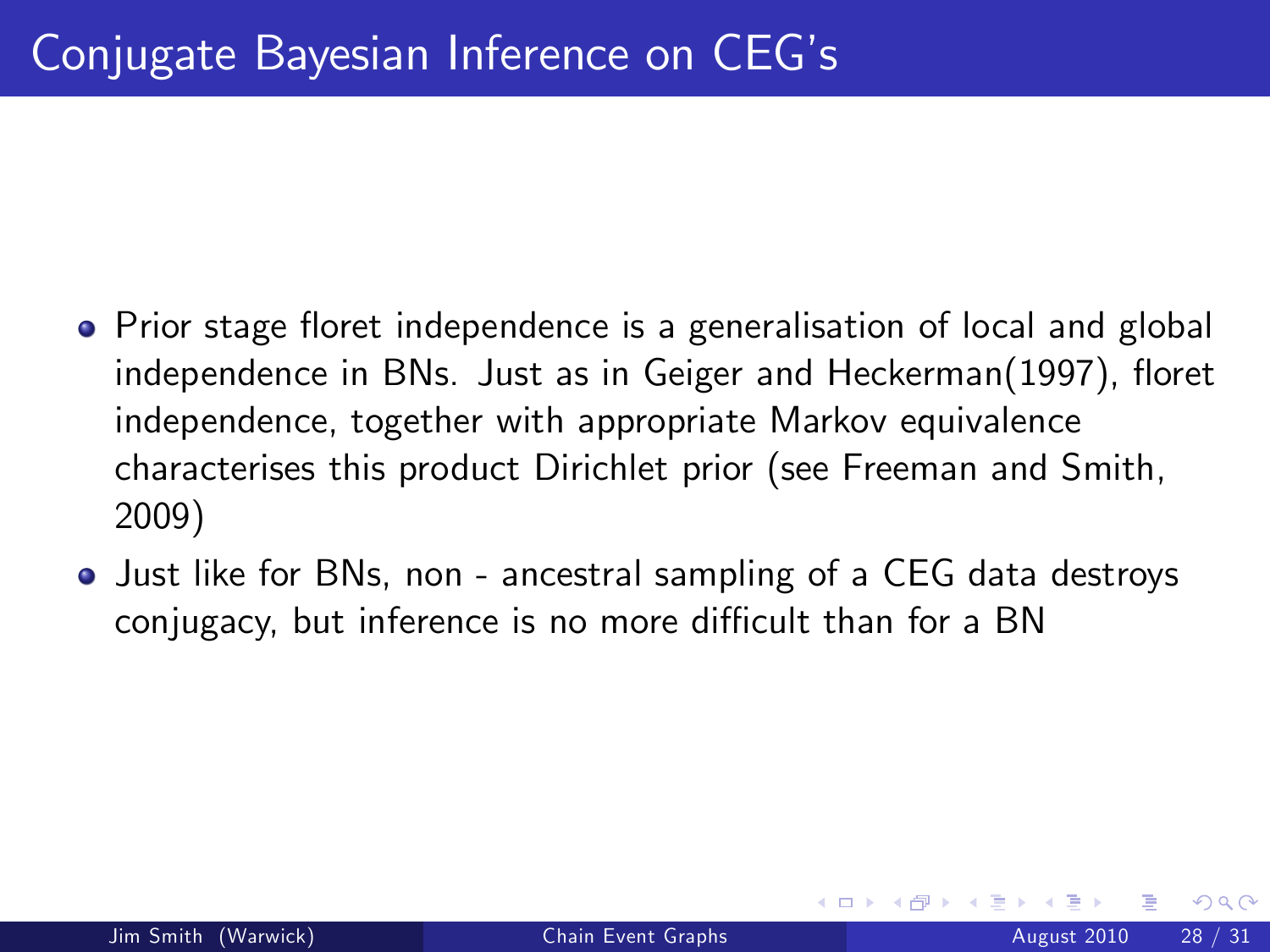- Choosing appropriate priors on model space and modular parameter priors over CEGs, for any CEG log marginal likelhood score is linear in stage components.
- Explicitly for  $\alpha = (\alpha_1, \ldots, \alpha_k)$ , let  $s(\alpha) = \log \Gamma(\sum_{i=1}^k \alpha_i)$  and  $t(\boldsymbol{\alpha}) = \sum_{i=1}^k \log \Gamma(\alpha_i)$

$$
\Psi(C) = \log p(C) = \sum_{u \in C} \Psi_{u(c)}
$$
  

$$
\Psi_{u(c)} = \sum s(\alpha(i, u)) - s(\alpha^*(i, u)) + t^*(\alpha(i, u)) - t(\alpha(i, u))
$$

Conjugacy and linearity implies e.g. MAP model selection using AHC or weighted MAX SAT is simple and fast over the albeit vast space class of CEGís (see Freeman and Smith,2009).

.

<span id="page-28-0"></span> $200$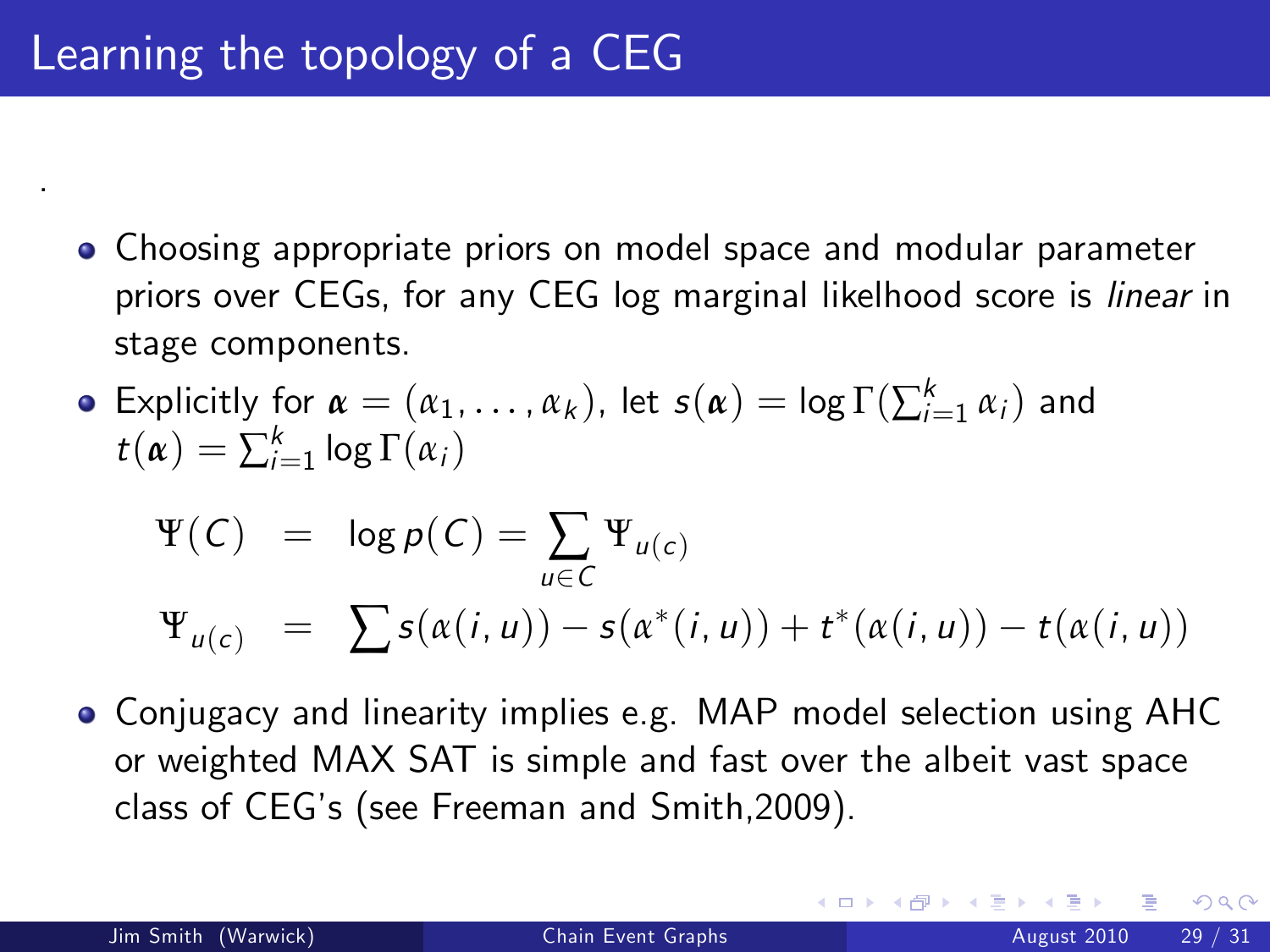### Challenges in searching for a CEG

- CEG Search space of substantive problems is huge (orders of magnitude  $>$  for BNs).
- **However rationale behind the CEG helps design of intelligent search** procedures.
- $\bullet$  Often contextual information describing how things happen  $\ll$  the size of space and makes methods feasible.
- E.g. in educational example (Freeman and Smith,2009) only need search over CEGís consistent with order of courses (event tree).
- CEGís can also be used to embellishing BN search. The score function above exactly corresponds to Bayes Factor score for BNs. So: search BN tree space  $\rightarrow$  search BN space associated with the best partial order  $\rightarrow$  search CEG embellishments.
- <span id="page-29-0"></span>Without strong information, sparse tables seem to be combined to give MAP models with simple but unusual [str](#page-28-0)[uc](#page-30-0)[t](#page-28-0)[ure](#page-29-0)[.](#page-30-0)

.